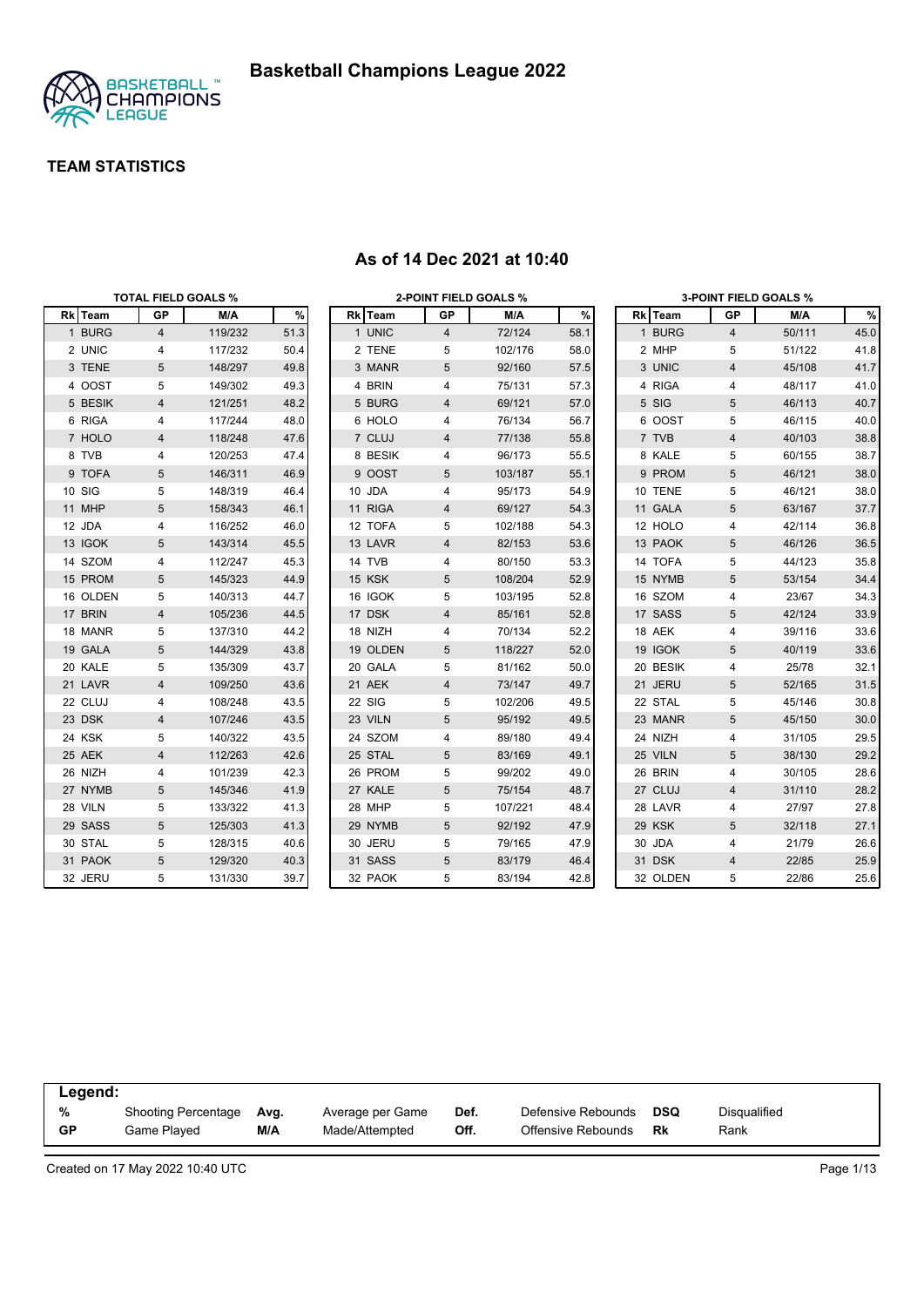

|          | <b>FREE THROWS %</b> |        |      |          | <b>POINTS FOR</b> |              |      |          | <b>POINTS AGAINST</b> |       |      |
|----------|----------------------|--------|------|----------|-------------------|--------------|------|----------|-----------------------|-------|------|
| Rk Team  | <b>GP</b>            | M/A    | $\%$ | Rk Team  | <b>GP</b>         | <b>Total</b> | Avg. | Rk Team  | GP                    | Total | Avg. |
| 1 GALA   | 5                    | 82/96  | 85.4 | 1 MHP    | 5                 | 434          | 86.8 | 1 UNIC   | $\overline{4}$        | 264   | 66.0 |
| 2 NYMB   | 5                    | 52/63  | 82.5 | 2 GALA   | 5                 | 433          | 86.6 | 2 MANR   | 5                     | 355   | 71.0 |
| 3 VILN   | 5                    | 87/108 | 80.6 | 3 HOLO   | 4                 | 346          | 86.5 | 3 JDA    | $\overline{4}$        | 291   | 72.8 |
| 4 MHP    | 5                    | 67/84  | 79.8 | 4 OOST   | 5                 | 424          | 84.8 | 4 VILN   | 5                     | 365   | 73.0 |
| 5 DSK    | $\overline{4}$       | 65/82  | 79.3 | 5 TVB    | 4                 | 331          | 82.8 | 5 PROM   | $5\phantom{.0}$       | 374   | 74.8 |
| 6 TVB    | 4                    | 51/65  | 78.5 | 6 TOFA   | 5                 | 413          | 82.6 | 6 SZOM   | 4                     | 300   | 75.0 |
| 7 STAL   | 5                    | 79/102 | 77.5 | 7 RIGA   | 4                 | 330          | 82.5 | 7 JERU   | $5\phantom{.0}$       | 376   | 75.2 |
| 8 NIZH   | 4                    | 64/83  | 77.1 | 8 BURG   | 4                 | 328          | 82.0 | 8 DSK    | 4                     | 303   | 75.8 |
| 9 LAVR   | 4                    | 47/61  | 77.0 | 9 MANR   | 5                 | 402          | 80.4 | 9 TVB    | $\overline{4}$        | 303   | 75.8 |
| 10 PROM  | 5                    | 52/68  | 76.5 | 10 SIG   | 5                 | 400          | 80.0 | 10 MHP   | 5                     | 379   | 75.8 |
| 11 TOFA  | 5                    | 77/101 | 76.2 | 11 AEK   | 4                 | 319          | 79.8 | 11 PAOK  | 5                     | 384   | 76.8 |
| 12 MANR  | 5                    | 83/109 | 76.1 | 12 NYMB  | 5                 | 395          | 79.0 | 12 LAVR  | $\overline{4}$        | 309   | 77.3 |
| 13 HOLO  | $\overline{4}$       | 68/91  | 74.7 | 13 CLUJ  | 4                 | 316          | 79.0 | 13 TENE  | $5\phantom{.0}$       | 387   | 77.4 |
| 14 OLDEN | 5                    | 76/102 | 74.5 | 14 UNIC  | 4                 | 316          | 79.0 | 14 CLUJ  | 4                     | 310   | 77.5 |
| 15 OOST  | $5\phantom{.0}$      | 80/108 | 74.1 | 15 TENE  | 5                 | 392          | 78.4 | 15 IGOK  | $5\phantom{.0}$       | 390   | 78.0 |
| 16 UNIC  | 4                    | 37/50  | 74.0 | 16 KALE  | 5                 | 391          | 78.2 | 16 TOFA  | 5                     | 391   | 78.2 |
| 17 RIGA  | $\overline{4}$       | 48/65  | 73.8 | 17 VILN  | 5                 | 391          | 78.2 | 17 BURG  | $\overline{4}$        | 313   | 78.3 |
| 18 AEK   | 4                    | 56/76  | 73.7 | 18 PROM  | 5                 | 388          | 77.6 | 18 SIG   | 5                     | 397   | 79.4 |
| 19 SIG   | 5                    | 58/79  | 73.4 | 19 IGOK  | 5                 | 385          | 77.0 | 19 STAL  | 5                     | 397   | 79.4 |
| 20 BESIK | 4                    | 41/56  | 73.2 | 20 JERU  | 5                 | 385          | 77.0 | 20 BRIN  | 4                     | 319   | 79.8 |
| 21 BURG  | 4                    | 40/55  | 72.7 | 21 BESIK | 4                 | 308          | 77.0 | 21 GALA  | 5                     | 400   | 80.0 |
| 22 KALE  | 5                    | 61/84  | 72.6 | 22 STAL  | 5                 | 380          | 76.0 | 22 HOLO  | 4                     | 321   | 80.3 |
| 23 SASS  | 5                    | 66/91  | 72.5 | 23 SZOM  | 4                 | 304          | 76.0 | 23 OLDEN | 5                     | 403   | 80.6 |
| 24 KSK   | 5                    | 55/77  | 71.4 | 24 OLDEN | 5                 | 378          | 75.6 | 24 BESIK | 4                     | 324   | 81.0 |
| 25 PAOK  | 5                    | 74/105 | 70.5 | 25 PAOK  | 5                 | 378          | 75.6 | 25 KSK   | $5\phantom{.0}$       | 406   | 81.2 |
| 26 JDA   | 4                    | 31/44  | 70.5 | 26 DSK   | 4                 | 301          | 75.3 | 26 NIZH  | 4                     | 325   | 81.3 |
| 27 SZOM  | $\overline{4}$       | 57/82  | 69.5 | 27 NIZH  | $\overline{4}$    | 297          | 74.3 | 27 OOST  | $\overline{5}$        | 409   | 81.8 |
| 28 CLUJ  | 4                    | 69/104 | 66.3 | 28 KSK   | 5                 | 367          | 73.4 | 28 NYMB  | 5                     | 417   | 83.4 |
| 29 BRIN  | 4                    | 50/76  | 65.8 | 29 LAVR  | 4                 | 292          | 73.0 | 29 RIGA  | $\overline{4}$        | 335   | 83.8 |
| 30 JERU  | 5                    | 71/109 | 65.1 | 30 BRIN  | 4                 | 290          | 72.5 | 30 KALE  | 5                     | 431   | 86.2 |
| 31 IGOK  | 5                    | 59/93  | 63.4 | 31 SASS  | 5                 | 358          | 71.6 | 31 SASS  | 5                     | 432   | 86.4 |
| 32 TENE  | 5                    | 50/81  | 61.7 | 32 JDA   | 4                 | 284          | 71.0 | 32 AEK   | 4                     | 346   | 86.5 |

| Legend:   |                     |      |                  |      |                    |            |              |
|-----------|---------------------|------|------------------|------|--------------------|------------|--------------|
| %         | Shooting Percentage | Ava. | Average per Game | Def. | Defensive Rebounds | <b>DSQ</b> | Disqualified |
| <b>GP</b> | Game Plaved         | M/A  | Made/Attempted   | Off. | Offensive Rebounds | Rk         | Rank         |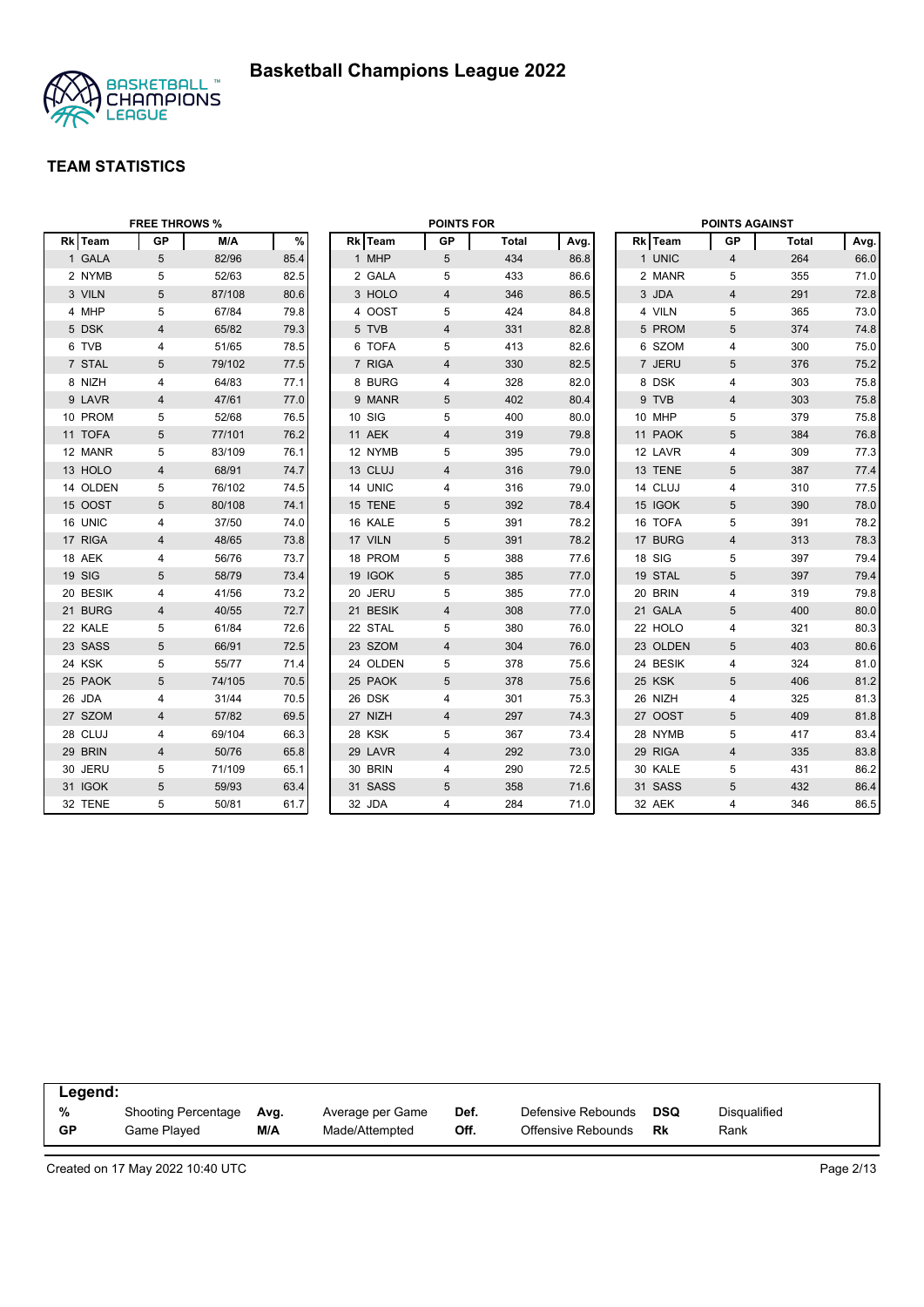

|          |    | <b>REBOUNDS</b> |      |            |      |          | <b>ASSISTS</b> |              |      |          |                | <b>FOULS</b> |      |
|----------|----|-----------------|------|------------|------|----------|----------------|--------------|------|----------|----------------|--------------|------|
| Rk Team  | GP | Off.            | Def. | Total Avg. |      | Rk Team  | GP             | <b>Total</b> | Avg. | Rk Team  | <b>GP</b>      | Total        | Avg. |
| 1 IGOK   | 5  | 72              | 147  | 219        | 43.8 | 1 RIGA   | $\overline{4}$ | 90           | 22.5 | 1 HOLO   | 4              | 100          | 25.0 |
| 2 JERU   | 5  | 66              | 140  | 206        | 41.2 | 2 BURG   | 4              | 87           | 21.8 | 2 JERU   | 5              | 108          | 21.6 |
| 3 STAL   | 5  | 55              | 145  | 200        | 40.0 | 3 OOST   | 5              | 108          | 21.6 | 3 OOST   | 5              | 108          | 21.6 |
| 4 MANR   | 5  | 54              | 145  | 199        | 39.8 | 4 TVB    | 4              | 84           | 21.0 | 4 NYMB   | 5              | 107          | 21.4 |
| 5 SZOM   | 4  | 54              | 105  | 159        | 39.8 | 5 HOLO   | 4              | 82           | 20.5 | 5 DSK    | 4              | 85           | 21.3 |
| 6 CLUJ   | 4  | 52              | 106  | 158        | 39.5 | 6 UNIC   | 4              | 82           | 20.5 | 6 RIGA   | 4              | 85           | 21.3 |
| 7 MHP    | 5  | 75              | 122  | 197        | 39.4 | 7 MANR   | 5              | 100          | 20.0 | 7 KSK    | 5              | 105          | 21.0 |
| 8 PROM   | 5  | 56              | 140  | 196        | 39.2 | 8 BRIN   | 4              | 77           | 19.3 | 8 BESIK  | $\overline{4}$ | 84           | 21.0 |
| 9 NYMB   | 5  | 53              | 134  | 187        | 37.4 | 9 CLUJ   | 4              | 77           | 19.3 | 9 NIZH   | 4              | 83           | 20.8 |
| 10 TVB   | 4  | 43              | 106  | 149        | 37.3 | 10 SIG   | 5              | 96           | 19.2 | 10 TOFA  | 5              | 102          | 20.4 |
| 11 GALA  | 5  | 56              | 129  | 185        | 37.0 | 11 IGOK  | 5              | 94           | 18.8 | 11 BRIN  | $\overline{4}$ | 81           | 20.3 |
| 12 DSK   | 4  | 52              | 96   | 148        | 37.0 | 12 GALA  | 5              | 90           | 18.0 | 12 BURG  | $\overline{4}$ | 81           | 20.3 |
| 13 PAOK  | 5  | 52              | 132  | 184        | 36.8 | 13 TOFA  | 5              | 89           | 17.8 | 13 CLUJ  | $\overline{4}$ | 81           | 20.3 |
| 14 TENE  | 5  | 48              | 136  | 184        | 36.8 | 14 SZOM  | 4              | 71           | 17.8 | 14 TVB   | $\overline{4}$ | 81           | 20.3 |
| 15 SIG   | 5  | 62              | 117  | 179        | 35.8 | 15 TENE  | 5              | 88           | 17.6 | 15 KALE  | 5              | 101          | 20.2 |
| 16 NIZH  | 4  | 49              | 94   | 143        | 35.8 | 16 BESIK | 4              | 70           | 17.5 | 16 MANR  | 5              | 100          | 20.0 |
| 17 OOST  | 5  | 47              | 130  | 177        | 35.4 | 17 JDA   | $\overline{4}$ | 70           | 17.5 | 17 OLDEN | 5              | 99           | 19.8 |
| 18 VILN  | 5  | 62              | 114  | 176        | 35.2 | 18 NIZH  | 4              | 70           | 17.5 | 18 PAOK  | 5              | 99           | 19.8 |
| 19 KSK   | 5  | 65              | 110  | 175        | 35.0 | 19 KALE  | 5              | 86           | 17.2 | 19 VILN  | 5              | 99           | 19.8 |
| 20 BESIK | 4  | 33              | 106  | 139        | 34.8 | 20 PAOK  | 5              | 86           | 17.2 | 20 SZOM  | 4              | 79           | 19.8 |
| 21 JDA   | 4  | 41              | 97   | 138        | 34.5 | 21 SASS  | 5              | 85           | 17.0 | 21 SASS  | 5              | 97           | 19.4 |
| 22 BURG  | 4  | 38              | 99   | 137        | 34.3 | 22 PROM  | 5              | 84           | 16.8 | 22 AEK   | 4              | 77           | 19.3 |
| 23 HOLO  | 4  | 32              | 105  | 137        | 34.3 | 23 VILN  | 5              | 82           | 16.4 | 23 PROM  | 5              | 96           | 19.2 |
| 24 RIGA  | 4  | 40              | 96   | 136        | 34.0 | 24 NYMB  | 5              | 81           | 16.2 | 24 STAL  | 5              | 96           | 19.2 |
| 25 TOFA  | 5  | 56              | 111  | 167        | 33.4 | 25 JERU  | 5              | 79           | 15.8 | 25 MHP   | 5              | 95           | 19.0 |
| 26 BRIN  | 4  | 27              | 106  | 133        | 33.3 | 26 STAL  | 5              | 78           | 15.6 | 26 TENE  | 5              | 95           | 19.0 |
| 27 KALE  | 5  | 44              | 122  | 166        | 33.2 | 27 OLDEN | 5              | 75           | 15.0 | 27 LAVR  | $\overline{4}$ | 75           | 18.8 |
| 28 UNIC  | 4  | 32              | 100  | 132        | 33.0 | 28 MHP   | 5              | 74           | 14.8 | 28 JDA   | $\overline{4}$ | 74           | 18.5 |
| 29 LAVR  | 4  | 35              | 94   | 129        | 32.3 | 29 KSK   | 5              | 72           | 14.4 | 29 GALA  | 5              | 90           | 18.0 |
| 30 OLDEN | 5  | 54              | 106  | 160        | 32.0 | 30 AEK   | 4              | 56           | 14.0 | 30 IGOK  | 5              | 89           | 17.8 |
| 31 AEK   | 4  | 41              | 81   | 122        | 30.5 | 31 DSK   | 4              | 56           | 14.0 | 31 SIG   | 5              | 88           | 17.6 |
| 32 SASS  | 5  | 47              | 96   | 143        | 28.6 | 32 LAVR  | 4              | 50           | 12.5 | 32 UNIC  | $\overline{4}$ | 66           | 16.5 |

| Legend: |                     |      |                  |      |                    |     |              |
|---------|---------------------|------|------------------|------|--------------------|-----|--------------|
| %       | Shooting Percentage | Ava. | Average per Game | Def. | Defensive Rebounds | DSQ | Disgualified |
| GP      | Game Plaved         | M/A  | Made/Attempted   | Off. | Offensive Rebounds | Rk  | Rank         |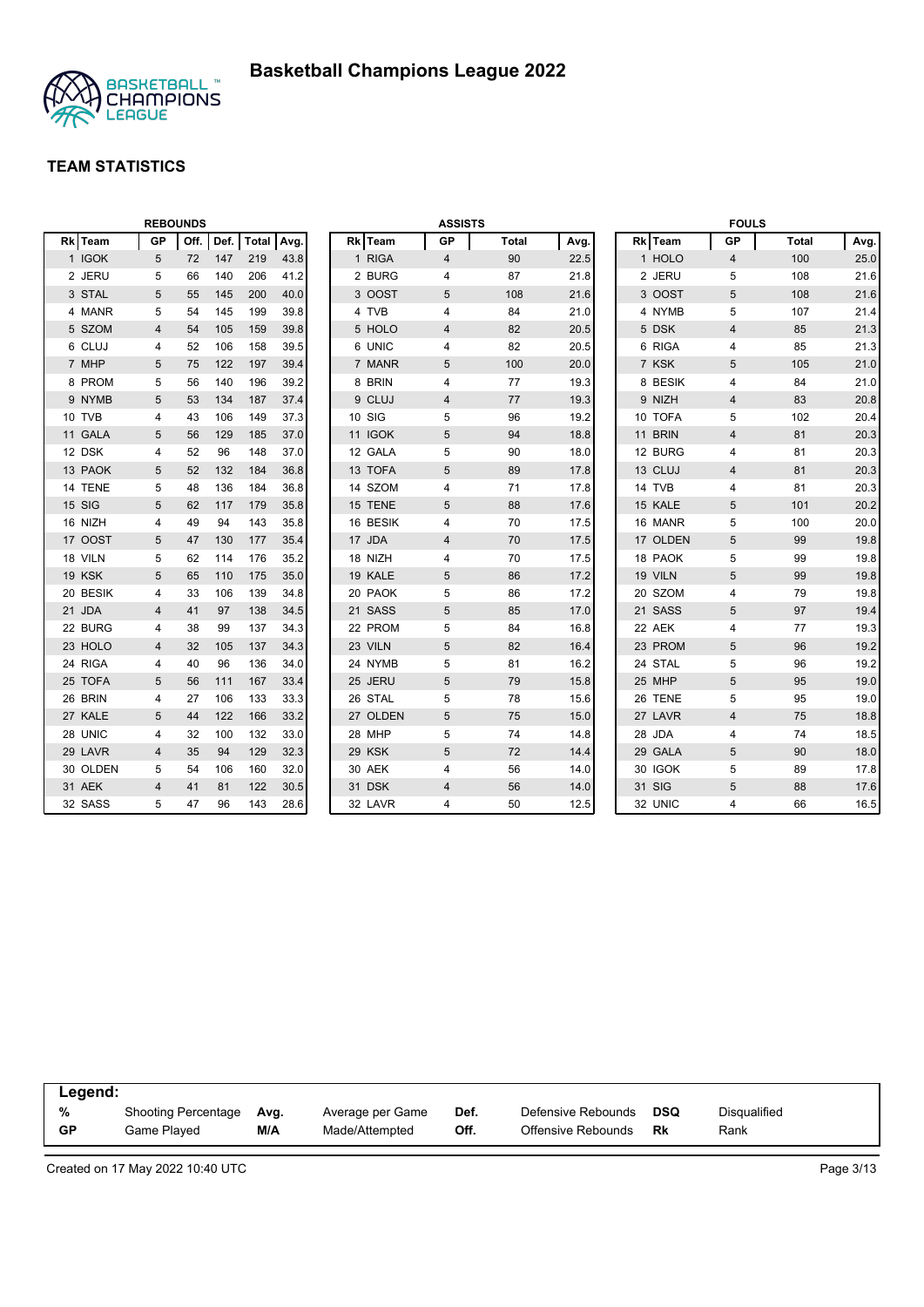

|          | <b>TURNOVERS</b> |              |      |         | <b>STEALS</b>  |              |      | <b>BLOCKED SHOTS</b><br>Rk Team<br>GP<br>Total<br>Avg. |                |                |         |
|----------|------------------|--------------|------|---------|----------------|--------------|------|--------------------------------------------------------|----------------|----------------|---------|
| Rk Team  | <b>GP</b>        | <b>Total</b> | Avg. | Rk Team | GP             | <b>Total</b> | Avg. |                                                        |                |                |         |
| 1 DSK    | 4                | 74           | 18.5 | 1 DSK   | $\overline{4}$ | 44           | 11.0 | 1 KSK                                                  | 5              | 27             | 5.4     |
| 2 BURG   | 4                | 67           | 16.8 | 2 JDA   | 4              | 35           | 8.8  | 2 BESIK                                                | 4              | 19             | 4.8     |
| 3 CLUJ   | 4                | 67           | 16.8 | 3 LAVR  | 4              | 35           | 8.8  | 3 CLUJ                                                 | $\overline{4}$ | 18             | 4.5     |
| 4 STAL   | 5                | 82           | 16.4 | 4 OLDEN | 5              | 43           | 8.6  | 4 MHP                                                  | 5              | 22             | 4.4     |
| 5 RIGA   | 4                | 65           | 16.3 | 5 VILN  | 5              | 42           | 8.4  | 5 TVB                                                  | $\overline{4}$ | 17             | 4.3     |
| 6 IGOK   | 5                | 79           | 15.8 | 6 CLUJ  | 4              | 32           | 8.0  | 6 TENE                                                 | 5              | 19             | 3.8     |
| 7 BRIN   | 4                | 63           | 15.8 | 7 GALA  | 5              | 38           | 7.6  | 7 SASS                                                 | 5              | 18             | 3.6     |
| 8 SASS   | 5                | 78           | 15.6 | 8 SASS  | 5              | 38           | 7.6  | 8 SZOM                                                 | $\overline{4}$ | 13             | 3.3     |
| 9 BESIK  | 4                | 62           | 15.5 | 9 BESIK | 4              | 30           | 7.5  | 9 JERU                                                 | 5              | 16             | 3.2     |
| 10 NIZH  | 4                | 62           | 15.5 | 10 BRIN | 4              | 30           | 7.5  | 10 OOST                                                | 5              | 16             | 3.2     |
| 11 UNIC  | 4                | 62           | 15.5 | 11 TOFA | 5              | 37           | 7.4  | 11 PAOK                                                | 5              | 16             | $3.2\,$ |
| 12 TENE  | 5                | 75           | 15.0 | 12 JERU | 5              | 35           | 7.0  | 12 MANR                                                | 5              | 15             | 3.0     |
| 13 PROM  | 5                | 73           | 14.6 | 13 HOLO | 4              | 28           | 7.0  | 13 RIGA                                                | $\overline{4}$ | 12             | 3.0     |
| 14 HOLO  | 4                | 57           | 14.3 | 14 SZOM | 4              | 28           | 7.0  | 14 IGOK                                                | 5              | 14             | 2.8     |
| 15 MANR  | 5                | 70           | 14.0 | 15 UNIC | 4              | 28           | 7.0  | 15 VILN                                                | 5              | 14             | $2.8\,$ |
| 16 KALE  | 5                | 69           | 13.8 | 16 MHP  | 5              | 34           | 6.8  | 16 UNIC                                                | $\overline{4}$ | 11             | 2.8     |
| 17 KSK   | 5                | 67           | 13.4 | 17 SIG  | 5              | 34           | 6.8  | 17 STAL                                                | 5              | 13             | 2.6     |
| 18 OOST  | 5                | 67           | 13.4 | 18 AEK  | 4              | 27           | 6.8  | 18 BURG                                                | $\overline{4}$ | 10             | 2.5     |
| 19 SIG   | 5                | 67           | 13.4 | 19 STAL | 5              | 33           | 6.6  | 19 HOLO                                                | $\overline{4}$ | 9              | 2.3     |
| 20 SZOM  | 4                | 53           | 13.3 | 20 RIGA | 4              | 26           | 6.5  | 20 JDA                                                 | 4              | 9              | 2.3     |
| 21 JERU  | 5                | 66           | 13.2 | 21 KSK  | 5              | 32           | 6.4  | 21 LAVR                                                | $\overline{4}$ | 9              | 2.3     |
| 22 VILN  | 5                | 66           | 13.2 | 22 MANR | 5              | 32           | 6.4  | 22 GALA                                                | 5              | 11             | 2.2     |
| 23 JDA   | 4                | 52           | 13.0 | 23 TVB  | $\overline{4}$ | 25           | 6.3  | 23 KALE                                                | 5              | 10             | 2.0     |
| 24 TVB   | 4                | 52           | 13.0 | 24 NYMB | 5              | 30           | 6.0  | 24 OLDEN                                               | 5              | 9              | 1.8     |
| 25 OLDEN | 5                | 61           | 12.2 | 25 PROM | 5              | 29           | 5.8  | 25 TOFA                                                | 5              | 9              | 1.8     |
| 26 LAVR  | 4                | 47           | 11.8 | 26 PAOK | 5              | 27           | 5.4  | 26 AEK                                                 | $\overline{4}$ | $\overline{7}$ | 1.8     |
| 27 TOFA  | 5                | 58           | 11.6 | 27 TENE | 5              | 27           | 5.4  | 27 DSK                                                 | $\overline{4}$ | $\overline{7}$ | 1.8     |
| 28 MHP   | 5                | 57           | 11.4 | 28 BURG | 4              | 21           | 5.3  | 28 NIZH                                                | 4              | $\overline{7}$ | 1.8     |
| 29 NYMB  | 5                | 56           | 11.2 | 29 IGOK | 5              | 25           | 5.0  | 29 BRIN                                                | $\overline{4}$ | 6              | 1.5     |
| 30 AEK   | 4                | 41           | 10.3 | 30 NIZH | 4              | 17           | 4.3  | 30 PROM                                                | 5              | $\overline{7}$ | 1.4     |
| 31 PAOK  | 5                | 51           | 10.2 | 31 KALE | 5              | 20           | 4.0  | 31 SIG                                                 | 5              | 6              | 1.2     |
| 32 GALA  | 5                | 50           | 10.0 | 32 OOST | 5              | 19           | 3.8  | 32 NYMB                                                | 5              | $\overline{2}$ | 0.4     |

| Legend: |                     |      |                  |      |                    |     |              |
|---------|---------------------|------|------------------|------|--------------------|-----|--------------|
| %       | Shooting Percentage | Ava. | Average per Game | Def. | Defensive Rebounds | DSQ | Disqualified |
| GP      | Game Played         | M/A  | Made/Attempted   | Off. | Offensive Rebounds | Rk  | Rank         |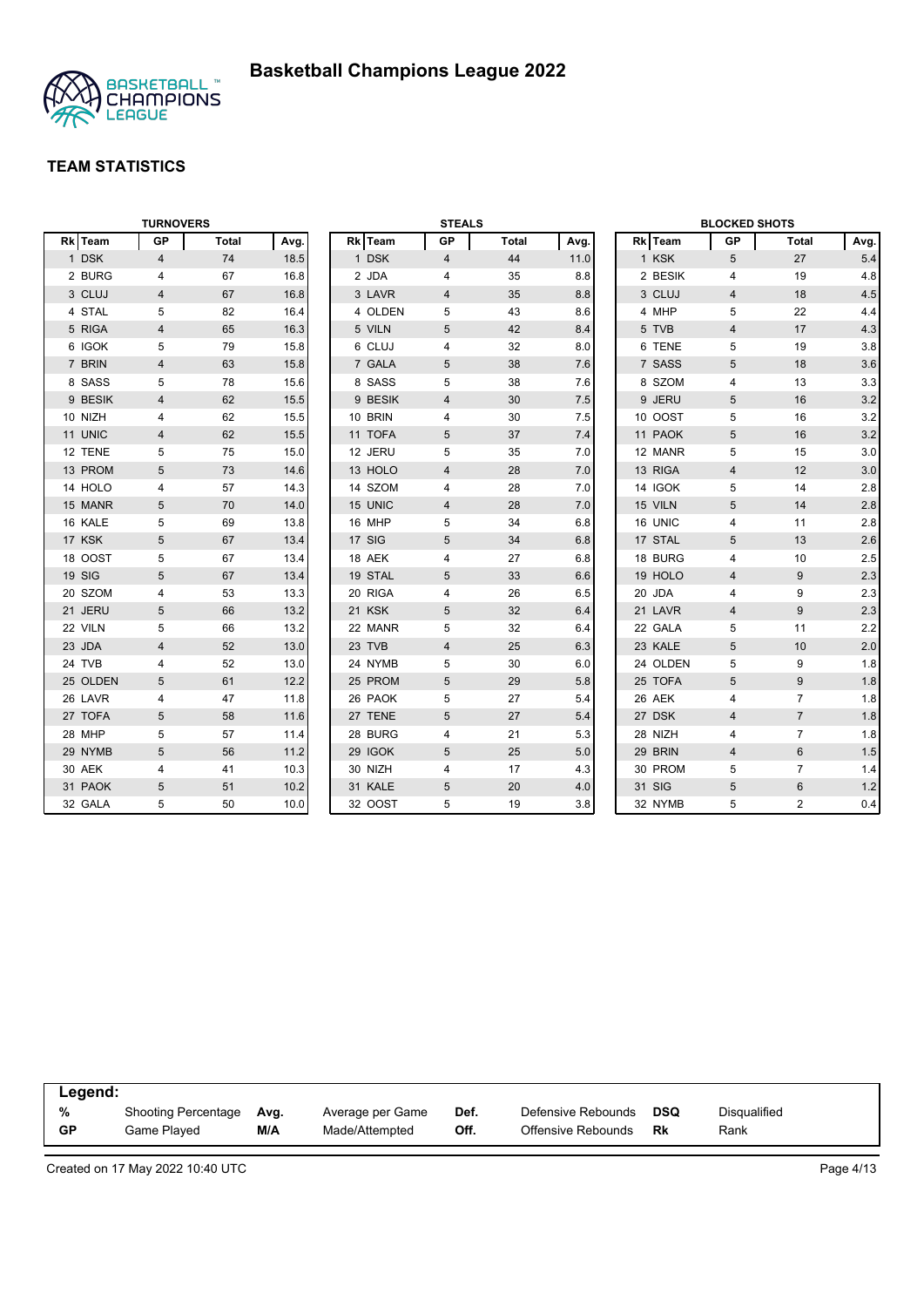



|          |                | <b>TOTAL FIELD GOALS MADE</b> |      | <b>2-POINT FIELD GOALS MADE</b> |               |                | 3-POINT FIELD GOALS MADE |      |  |          |                         |       |       |
|----------|----------------|-------------------------------|------|---------------------------------|---------------|----------------|--------------------------|------|--|----------|-------------------------|-------|-------|
| Rk Team  | <b>GP</b>      | M/A                           | Avg. |                                 | Rk Team       | GP             | <b>Total</b>             | Avg. |  | Rk Team  | GP                      | Total | Avg.  |
| 1 MHP    | 5              | 158                           | 31.6 |                                 | 1 BESIK       | 4              | 96                       | 24.0 |  | 1 GALA   | 5                       | 63    | 12.6  |
| 2 BESIK  | 4              | 121                           | 30.3 |                                 | 2 JDA         | 4              | 95                       | 23.8 |  | 2 BURG   | 4                       | 50    | 12.5  |
| 3 TVB    | 4              | 120                           | 30.0 |                                 | 3 OLDEN       | 5              | 118                      | 23.6 |  | 3 KALE   | 5                       | 60    | 12.0  |
| 4 OOST   | 5              | 149                           | 29.8 |                                 | 4 SZOM        | 4              | 89                       | 22.3 |  | 4 RIGA   | 4                       | 48    | 12.0  |
| 5 BURG   | 4              | 119                           | 29.8 |                                 | 5 KSK         | 5              | 108                      | 21.6 |  | 5 UNIC   | $\overline{4}$          | 45    | 11.3  |
| 6 SIG    | 5              | 148                           | 29.6 |                                 | 6 MHP         | 5              | 107                      | 21.4 |  | 6 NYMB   | 5                       | 53    | 10.6  |
| 7 TENE   | 5              | 148                           | 29.6 |                                 | 7 DSK         | $\overline{4}$ | 85                       | 21.3 |  | 7 HOLO   | $\overline{4}$          | 42    | 10.5  |
| 8 HOLO   | 4              | 118                           | 29.5 |                                 | 8 IGOK        | 5              | 103                      | 20.6 |  | 8 JERU   | 5                       | 52    | 10.4  |
| 9 RIGA   | 4              | 117                           | 29.3 |                                 | 9 OOST        | 5              | 103                      | 20.6 |  | 9 MHP    | 5                       | 51    | 10.2  |
| 10 UNIC  | 4              | 117                           | 29.3 |                                 | 10 LAVR       | 4              | 82                       | 20.5 |  | 10 TVB   | 4                       | 40    | 10.0  |
| 11 TOFA  | 5              | 146                           | 29.2 |                                 | <b>11 SIG</b> | 5              | 102                      | 20.4 |  | 11 AEK   | $\overline{\mathbf{4}}$ | 39    | 9.8   |
| 12 NYMB  | 5              | 145                           | 29.0 |                                 | 12 TENE       | 5              | 102                      | 20.4 |  | 12 OOST  | 5                       | 46    | 9.2   |
| 13 PROM  | 5              | 145                           | 29.0 |                                 | 13 TOFA       | 5              | 102                      | 20.4 |  | 13 PAOK  | 5                       | 46    | 9.2   |
| 14 JDA   | 4              | 116                           | 29.0 |                                 | 14 TVB        | 4              | 80                       | 20.0 |  | 14 PROM  | 5                       | 46    | 9.2   |
| 15 GALA  | 5              | 144                           | 28.8 |                                 | 15 PROM       | 5              | 99                       | 19.8 |  | 15 SIG   | 5                       | 46    | 9.2   |
| 16 IGOK  | 5              | 143                           | 28.6 |                                 | 16 CLUJ       | 4              | 77                       | 19.3 |  | 16 TENE  | 5                       | 46    | 9.2   |
| 17 KSK   | 5              | 140                           | 28.0 |                                 | 17 VILN       | 5              | 95                       | 19.0 |  | 17 MANR  | 5                       | 45    | 9.0   |
| 18 OLDEN | 5              | 140                           | 28.0 |                                 | 18 HOLO       | 4              | 76                       | 19.0 |  | 18 STAL  | 5                       | 45    | 9.0   |
| 19 AEK   | $\overline{4}$ | 112                           | 28.0 |                                 | 19 BRIN       | 4              | 75                       | 18.8 |  | 19 TOFA  | 5                       | 44    | 8.8   |
| 20 SZOM  | 4              | 112                           | 28.0 |                                 | 20 MANR       | 5              | 92                       | 18.4 |  | 20 SASS  | 5                       | 42    | 8.4   |
| 21 MANR  | 5              | 137                           | 27.4 |                                 | 21 NYMB       | 5              | 92                       | 18.4 |  | 21 IGOK  | 5                       | 40    | 8.0   |
| 22 LAVR  | 4              | 109                           | 27.3 |                                 | 22 AEK        | 4              | 73                       | 18.3 |  | 22 CLUJ  | $\overline{4}$          | 31    | 7.8   |
| 23 KALE  | $\sqrt{5}$     | 135                           | 27.0 |                                 | 23 UNIC       | 4              | 72                       | 18.0 |  | 23 NIZH  | $\overline{\mathbf{4}}$ | 31    | 7.8   |
| 24 CLUJ  | 4              | 108                           | 27.0 |                                 | 24 NIZH       | 4              | 70                       | 17.5 |  | 24 VILN  | 5                       | 38    | 7.6   |
| 25 DSK   | 4              | 107                           | 26.8 |                                 | 25 BURG       | 4              | 69                       | 17.3 |  | 25 BRIN  | $\overline{4}$          | 30    | $7.5$ |
| 26 VILN  | 5              | 133                           | 26.6 |                                 | 26 RIGA       | 4              | 69                       | 17.3 |  | 26 LAVR  | 4                       | 27    | 6.8   |
| 27 BRIN  | $\overline{4}$ | 105                           | 26.3 |                                 | 27 PAOK       | 5              | 83                       | 16.6 |  | 27 KSK   | $5\phantom{.0}$         | 32    | 6.4   |
| 28 JERU  | 5              | 131                           | 26.2 |                                 | 28 SASS       | 5              | 83                       | 16.6 |  | 28 BESIK | 4                       | 25    | 6.3   |
| 29 PAOK  | 5              | 129                           | 25.8 |                                 | 29 STAL       | 5              | 83                       | 16.6 |  | 29 SZOM  | $\overline{4}$          | 23    | 5.8   |
| 30 STAL  | 5              | 128                           | 25.6 |                                 | 30 GALA       | 5              | 81                       | 16.2 |  | 30 DSK   | 4                       | 22    | 5.5   |
| 31 NIZH  | $\overline{4}$ | 101                           | 25.3 |                                 | 31 JERU       | 5              | 79                       | 15.8 |  | 31 JDA   | $\overline{4}$          | 21    | 5.3   |
| 32 SASS  | 5              | 125                           | 25.0 |                                 | 32 KALE       | 5              | 75                       | 15.0 |  | 32 OLDEN | 5                       | 22    | 4.4   |

| Legend:   |                            |      |                  |      |                    |            |                     |
|-----------|----------------------------|------|------------------|------|--------------------|------------|---------------------|
| %         | <b>Shooting Percentage</b> | Avg. | Average per Game | Def. | Defensive Rebounds | <b>DSQ</b> | <b>Disqualified</b> |
| <b>GP</b> | Game Played                | M/A  | Made/Attempted   | Off. | Offensive Rebounds | Rk         | Rank                |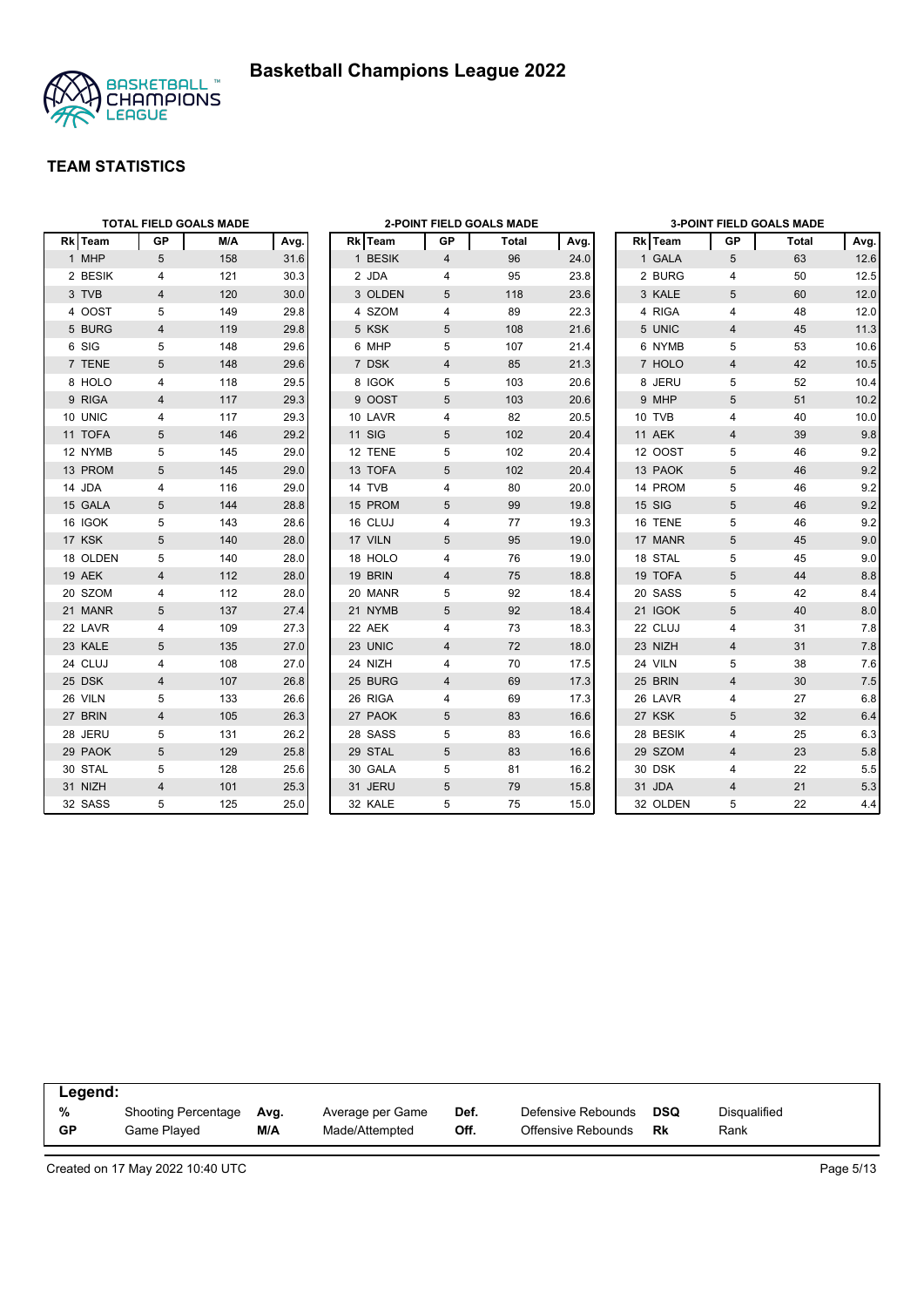



|          | <b>FREE THROWS MADE</b> |       |      | <b>TOTAL FIELD GOALS ATTEMPTS</b> |          |                |       | <b>2-POINT FIELD GOALS ATTEMPTS</b> |  |         |                |       |      |
|----------|-------------------------|-------|------|-----------------------------------|----------|----------------|-------|-------------------------------------|--|---------|----------------|-------|------|
| Rk Team  | <b>GP</b>               | Total | Avg. |                                   | Rk Team  | GP             | Total | Avg.                                |  | Rk Team | <b>GP</b>      | Total | Avg. |
| 1 VILN   | 5                       | 87    | 17.4 |                                   | 1 NYMB   | 5              | 346   | 69.2                                |  | 1 OLDEN | 5              | 227   | 45.4 |
| 2 CLUJ   | 4                       | 69    | 17.3 |                                   | 2 MHP    | 5              | 343   | 68.6                                |  | 2 SZOM  | $\overline{4}$ | 180   | 45.0 |
| 3 HOLO   | 4                       | 68    | 17.0 |                                   | 3 JERU   | 5              | 330   | 66.0                                |  | 3 MHP   | 5              | 221   | 44.2 |
| 4 MANR   | 5                       | 83    | 16.6 |                                   | 4 GALA   | 5              | 329   | 65.8                                |  | 4 BESIK | $\overline{4}$ | 173   | 43.3 |
| 5 GALA   | 5                       | 82    | 16.4 |                                   | 5 AEK    | $\overline{4}$ | 263   | 65.8                                |  | 5 JDA   | $\overline{4}$ | 173   | 43.3 |
| 6 DSK    | 4                       | 65    | 16.3 |                                   | 6 PROM   | 5              | 323   | 64.6                                |  | 6 SIG   | 5              | 206   | 41.2 |
| 7 OOST   | 5                       | 80    | 16.0 |                                   | 7 KSK    | 5              | 322   | 64.4                                |  | 7 KSK   | 5              | 204   | 40.8 |
| 8 NIZH   | 4                       | 64    | 16.0 |                                   | 8 VILN   | 5              | 322   | 64.4                                |  | 8 PROM  | 5              | 202   | 40.4 |
| 9 STAL   | 5                       | 79    | 15.8 |                                   | 9 PAOK   | 5              | 320   | 64.0                                |  | 9 DSK   | $\overline{4}$ | 161   | 40.3 |
| 10 TOFA  | 5                       | 77    | 15.4 |                                   | 10 SIG   | 5              | 319   | 63.8                                |  | 10 IGOK | 5              | 195   | 39.0 |
| 11 OLDEN | 5                       | 76    | 15.2 |                                   | 11 TVB   | $\overline{4}$ | 253   | 63.3                                |  | 11 PAOK | 5              | 194   | 38.8 |
| 12 PAOK  | 5                       | 74    | 14.8 |                                   | 12 STAL  | 5              | 315   | 63.0                                |  | 12 NYMB | 5              | 192   | 38.4 |
| 13 SZOM  | $\overline{4}$          | 57    | 14.3 |                                   | 13 JDA   | 4              | 252   | 63.0                                |  | 13 VILN | 5              | 192   | 38.4 |
| 14 JERU  | 5                       | 71    | 14.2 |                                   | 14 IGOK  | 5              | 314   | 62.8                                |  | 14 LAVR | $\overline{4}$ | 153   | 38.3 |
| 15 AEK   | $\overline{4}$          | 56    | 14.0 |                                   | 15 BESIK | 4              | 251   | 62.8                                |  | 15 TOFA | 5              | 188   | 37.6 |
| 16 MHP   | 5                       | 67    | 13.4 |                                   | 16 OLDEN | 5              | 313   | 62.6                                |  | 16 TVB  | $\overline{4}$ | 150   | 37.5 |
| 17 SASS  | 5                       | 66    | 13.2 |                                   | 17 LAVR  | $\overline{4}$ | 250   | 62.5                                |  | 17 OOST | 5              | 187   | 37.4 |
| 18 TVB   | 4                       | 51    | 12.8 |                                   | 18 TOFA  | 5              | 311   | 62.2                                |  | 18 AEK  | $\overline{4}$ | 147   | 36.8 |
| 19 BRIN  | 4                       | 50    | 12.5 |                                   | 19 MANR  | 5              | 310   | 62.0                                |  | 19 SASS | 5              | 179   | 35.8 |
| 20 KALE  | 5                       | 61    | 12.2 |                                   | 20 CLUJ  | 4              | 248   | 62.0                                |  | 20 TENE | 5              | 176   | 35.2 |
| 21 RIGA  | $\overline{4}$          | 48    | 12.0 |                                   | 21 HOLO  | $\overline{4}$ | 248   | 62.0                                |  | 21 CLUJ | $\overline{4}$ | 138   | 34.5 |
| 22 IGOK  | 5                       | 59    | 11.8 |                                   | 22 KALE  | 5              | 309   | 61.8                                |  | 22 STAL | 5              | 169   | 33.8 |
| 23 LAVR  | $\overline{4}$          | 47    | 11.8 |                                   | 23 SZOM  | $\overline{4}$ | 247   | 61.8                                |  | 23 HOLO | $\overline{4}$ | 134   | 33.5 |
| 24 SIG   | 5                       | 58    | 11.6 |                                   | 24 DSK   | 4              | 246   | 61.5                                |  | 24 NIZH | 4              | 134   | 33.5 |
| 25 KSK   | 5                       | 55    | 11.0 |                                   | 25 RIGA  | $\overline{4}$ | 244   | 61.0                                |  | 25 JERU | 5              | 165   | 33.0 |
| 26 NYMB  | 5                       | 52    | 10.4 |                                   | 26 SASS  | 5              | 303   | 60.6                                |  | 26 BRIN | $\overline{4}$ | 131   | 32.8 |
| 27 PROM  | 5                       | 52    | 10.4 |                                   | 27 OOST  | 5              | 302   | 60.4                                |  | 27 GALA | 5              | 162   | 32.4 |
| 28 BESIK | 4                       | 41    | 10.3 |                                   | 28 NIZH  | 4              | 239   | 59.8                                |  | 28 MANR | 5              | 160   | 32.0 |
| 29 TENE  | 5                       | 50    | 10.0 |                                   | 29 TENE  | 5              | 297   | 59.4                                |  | 29 RIGA | $\overline{4}$ | 127   | 31.8 |
| 30 BURG  | 4                       | 40    | 10.0 |                                   | 30 BRIN  | 4              | 236   | 59.0                                |  | 30 UNIC | 4              | 124   | 31.0 |
| 31 UNIC  | $\overline{4}$          | 37    | 9.3  |                                   | 31 BURG  | 4              | 232   | 58.0                                |  | 31 KALE | 5              | 154   | 30.8 |
| 32 JDA   | 4                       | 31    | 7.8  |                                   | 32 UNIC  | 4              | 232   | 58.0                                |  | 32 BURG | 4              | 121   | 30.3 |

| Legend:   |                     |      |                  |      |                    |            |                     |  |
|-----------|---------------------|------|------------------|------|--------------------|------------|---------------------|--|
| %         | Shooting Percentage | Avg. | Average per Game | Def. | Defensive Rebounds | <b>DSQ</b> | <b>Disqualified</b> |  |
| <b>GP</b> | Game Played         | M/A  | Made/Attempted   | Off. | Offensive Rebounds | Rk         | Rank                |  |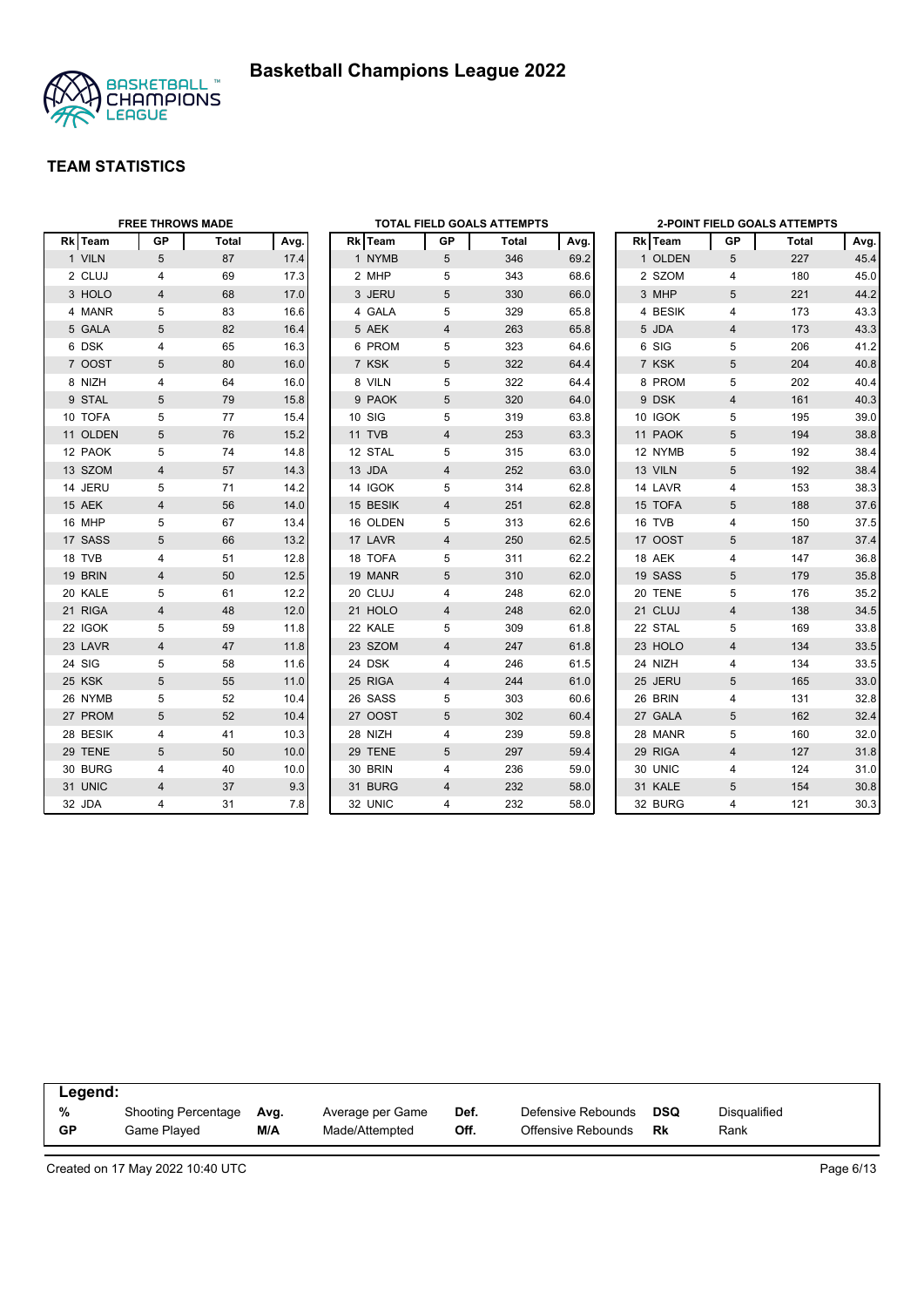

|          |                | <b>3-POINT FIELD GOALS ATTEMPTS</b> |      |          |                | <b>FREE THROWS ATTEMPTS</b> |      |          | <b>OFFENSIVE REBOUNDS</b> |              |      |
|----------|----------------|-------------------------------------|------|----------|----------------|-----------------------------|------|----------|---------------------------|--------------|------|
| Rk Team  | GP             | Total                               | Avg. | Rk Team  | GP             | Total                       | Avg. | Rk Team  | GP                        | <b>Total</b> | Avg. |
| 1 GALA   | 5              | 167                                 | 33.4 | 1 CLUJ   | $\overline{4}$ | 104                         | 26.0 | 1 MHP    | 5                         | 75           | 15.0 |
| 2 JERU   | 5              | 165                                 | 33.0 | 2 HOLO   | 4              | 91                          | 22.8 | 2 IGOK   | 5                         | 72           | 14.4 |
| 3 KALE   | 5              | 155                                 | 31.0 | 3 JERU   | 5              | 109                         | 21.8 | 3 SZOM   | $\overline{4}$            | 54           | 13.5 |
| 4 NYMB   | 5              | 154                                 | 30.8 | 4 MANR   | 5              | 109                         | 21.8 | 4 JERU   | 5                         | 66           | 13.2 |
| 5 MANR   | 5              | 150                                 | 30.0 | 5 OOST   | 5              | 108                         | 21.6 | 5 KSK    | 5                         | 65           | 13.0 |
| 6 RIGA   | 4              | 117                                 | 29.3 | 6 VILN   | 5              | 108                         | 21.6 | 6 CLUJ   | 4                         | 52           | 13.0 |
| 7 STAL   | 5              | 146                                 | 29.2 | 7 PAOK   | 5              | 105                         | 21.0 | 7 DSK    | $\overline{4}$            | 52           | 13.0 |
| 8 AEK    | 4              | 116                                 | 29.0 | 8 NIZH   | 4              | 83                          | 20.8 | 8 SIG    | 5                         | 62           | 12.4 |
| 9 HOLO   | 4              | 114                                 | 28.5 | 9 DSK    | 4              | 82                          | 20.5 | 9 VILN   | 5                         | 62           | 12.4 |
| 10 BURG  | 4              | 111                                 | 27.8 | 10 SZOM  | 4              | 82                          | 20.5 | 10 NIZH  | 4                         | 49           | 12.3 |
| 11 CLUJ  | 4              | 110                                 | 27.5 | 11 OLDEN | 5              | 102                         | 20.4 | 11 GALA  | 5                         | 56           | 11.2 |
| 12 UNIC  | 4              | 108                                 | 27.0 | 12 STAL  | 5              | 102                         | 20.4 | 12 PROM  | 5                         | 56           | 11.2 |
| 13 BRIN  | 4              | 105                                 | 26.3 | 13 TOFA  | 5              | 101                         | 20.2 | 13 TOFA  | 5                         | 56           | 11.2 |
| 14 NIZH  | 4              | 105                                 | 26.3 | 14 GALA  | 5              | 96                          | 19.2 | 14 STAL  | 5                         | 55           | 11.0 |
| 15 VILN  | 5              | 130                                 | 26.0 | 15 AEK   | $\overline{4}$ | 76                          | 19.0 | 15 MANR  | 5                         | 54           | 10.8 |
| 16 TVB   | 4              | 103                                 | 25.8 | 16 BRIN  | 4              | 76                          | 19.0 | 16 OLDEN | 5                         | 54           | 10.8 |
| 17 PAOK  | 5              | 126                                 | 25.2 | 17 IGOK  | 5              | 93                          | 18.6 | 17 TVB   | $\overline{4}$            | 43           | 10.8 |
| 18 SASS  | 5              | 124                                 | 24.8 | 18 SASS  | 5              | 91                          | 18.2 | 18 NYMB  | 5                         | 53           | 10.6 |
| 19 TOFA  | 5              | 123                                 | 24.6 | 19 KALE  | 5              | 84                          | 16.8 | 19 PAOK  | 5                         | 52           | 10.4 |
| 20 MHP   | 5              | 122                                 | 24.4 | 20 MHP   | 5              | 84                          | 16.8 | 20 AEK   | 4                         | 41           | 10.3 |
| 21 LAVR  | $\overline{4}$ | 97                                  | 24.3 | 21 RIGA  | $\overline{4}$ | 65                          | 16.3 | 21 JDA   | $\overline{4}$            | 41           | 10.3 |
| 22 PROM  | 5              | 121                                 | 24.2 | 22 TVB   | 4              | 65                          | 16.3 | 22 RIGA  | 4                         | 40           | 10.0 |
| 23 TENE  | 5              | 121                                 | 24.2 | 23 TENE  | 5              | 81                          | 16.2 | 23 TENE  | 5                         | 48           | 9.6  |
| 24 IGOK  | 5              | 119                                 | 23.8 | 24 SIG   | 5              | 79                          | 15.8 | 24 BURG  | 4                         | 38           | 9.5  |
| 25 KSK   | 5              | 118                                 | 23.6 | 25 KSK   | 5              | 77                          | 15.4 | 25 OOST  | 5                         | 47           | 9.4  |
| 26 OOST  | 5              | 115                                 | 23.0 | 26 LAVR  | 4              | 61                          | 15.3 | 26 SASS  | 5                         | 47           | 9.4  |
| 27 SIG   | 5              | 113                                 | 22.6 | 27 BESIK | 4              | 56                          | 14.0 | 27 KALE  | 5                         | 44           | 8.8  |
| 28 DSK   | 4              | 85                                  | 21.3 | 28 BURG  | 4              | 55                          | 13.8 | 28 LAVR  | $\overline{4}$            | 35           | 8.8  |
| 29 JDA   | 4              | 79                                  | 19.8 | 29 PROM  | 5              | 68                          | 13.6 | 29 BESIK | $\overline{4}$            | 33           | 8.3  |
| 30 BESIK | 4              | 78                                  | 19.5 | 30 NYMB  | 5              | 63                          | 12.6 | 30 HOLO  | $\overline{4}$            | 32           | 8.0  |
| 31 OLDEN | 5              | 86                                  | 17.2 | 31 UNIC  | $\overline{4}$ | 50                          | 12.5 | 31 UNIC  | $\overline{4}$            | 32           | 8.0  |
| 32 SZOM  | $\overline{4}$ | 67                                  | 16.8 | 32 JDA   | 4              | 44                          | 11.0 | 32 BRIN  | 4                         | 27           | 6.8  |

| Legend:   |                            |      |                  |      |                    |            |              |  |
|-----------|----------------------------|------|------------------|------|--------------------|------------|--------------|--|
| %         | <b>Shooting Percentage</b> | Ava. | Average per Game | Def. | Defensive Rebounds | <b>DSQ</b> | Disgualified |  |
| <b>GP</b> | Game Played                | M/A  | Made/Attempted   | Off. | Offensive Rebounds | Rk         | Rank         |  |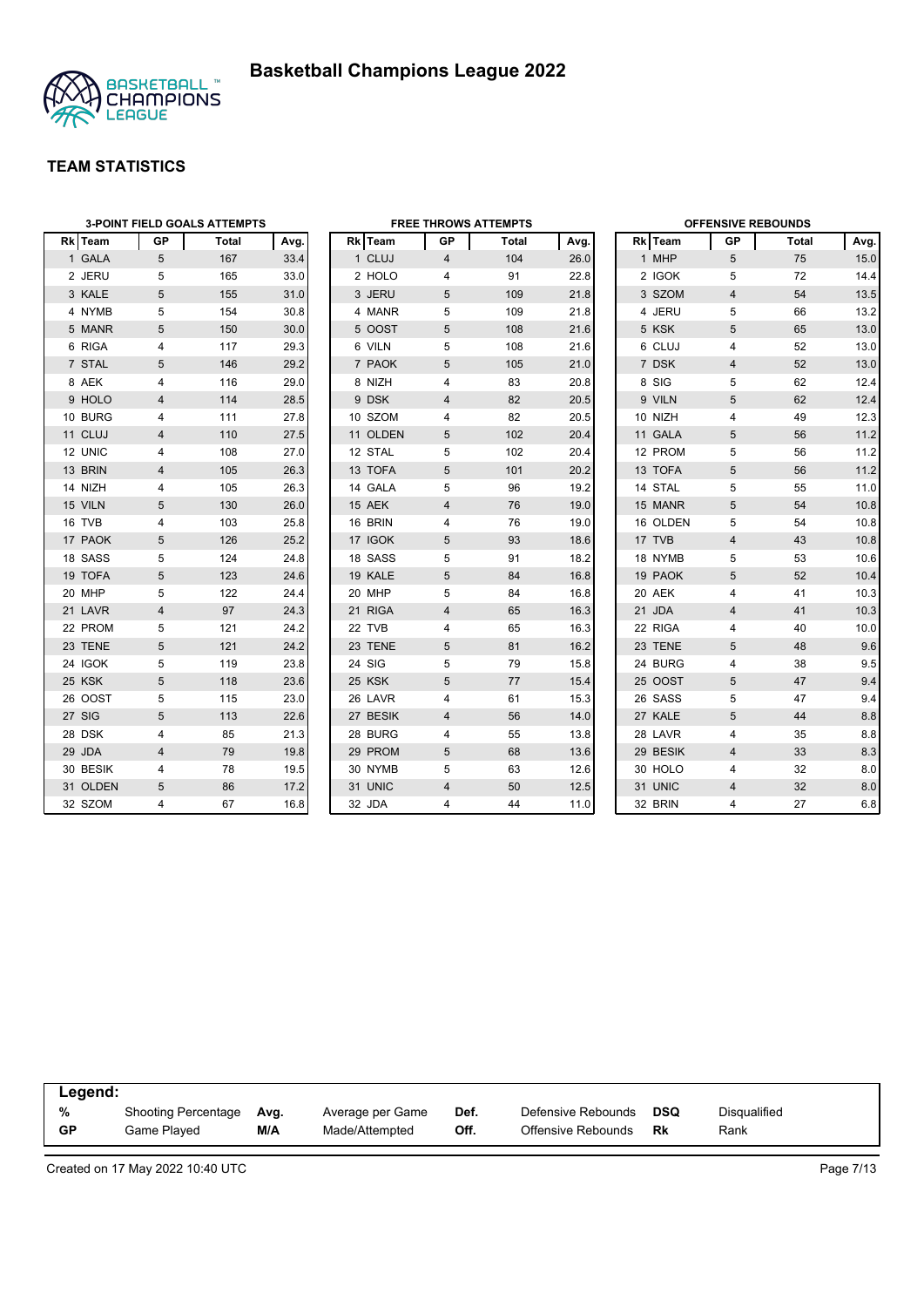



|          | <b>DEFENSIVE REBOUNDS</b> |       |      |          | <b>ALLOWED FIELD GOALS</b> |       |      |               |                 | ALLOWED 2-POINT FIELD GOALS |        |
|----------|---------------------------|-------|------|----------|----------------------------|-------|------|---------------|-----------------|-----------------------------|--------|
| Rk Team  | <b>GP</b>                 | Total | Avg. | Rk Team  | GP                         | Total | Avg. | Rk Team       | GP              | Total                       | Avg.   |
| 1 IGOK   | $5\overline{)}$           | 147   | 29.4 | 1 SASS   | 5                          | 171   | 34.2 | 1 SASS        | 5               | 129                         | 25.8   |
| 2 MANR   | 5                         | 145   | 29.0 | 2 KALE   | 5                          | 155   | 31.0 | 2 VILN        | 5               | 115                         | 23.0   |
| 3 STAL   | 5                         | 145   | 29.0 | 3 AEK    | $\overline{4}$             | 124   | 31.0 | 3 UNIC        | $\overline{4}$  | 92                          | 23.0   |
| 4 JERU   | 5                         | 140   | 28.0 | 4 NIZH   | 4                          | 121   | 30.3 | 4 NYMB        | 5               | 110                         | 22.0   |
| 5 PROM   | 5                         | 140   | 28.0 | 5 NYMB   | 5                          | 150   | 30.0 | 5 NIZH        | $\overline{4}$  | 88                          | 22.0   |
| 6 TENE   | 5                         | 136   | 27.2 | 6 STAL   | 5                          | 147   | 29.4 | 6 BURG        | 4               | 86                          | 21.5   |
| 7 NYMB   | 5                         | 134   | 26.8 | 7 VILN   | 5                          | 145   | 29.0 | 7 AEK         | $\overline{4}$  | 85                          | 21.3   |
| 8 BESIK  | 4                         | 106   | 26.5 | 8 RIGA   | 4                          | 116   | 29.0 | 8 TVB         | 4               | 85                          | 21.3   |
| 9 BRIN   | 4                         | 106   | 26.5 | 9 TVB    | 4                          | 116   | 29.0 | 9 KALE        | 5               | 105                         | 21.0   |
| 10 CLUJ  | 4                         | 106   | 26.5 | 10 GALA  | 5                          | 144   | 28.8 | 10 STAL       | 5               | 105                         | 21.0   |
| 11 TVB   | 4                         | 106   | 26.5 | 11 OLDEN | 5                          | 144   | 28.8 | 11 BRIN       | $\overline{4}$  | 84                          | 21.0   |
| 12 PAOK  | 5                         | 132   | 26.4 | 12 SIG   | 5                          | 144   | 28.8 | 12 BESIK      | 4               | 81                          | 20.3   |
| 13 HOLO  | $\overline{4}$            | 105   | 26.3 | 13 BRIN  | 4                          | 115   | 28.8 | 13 DSK        | $\overline{4}$  | 79                          | 19.8   |
| 14 SZOM  | 4                         | 105   | 26.3 | 14 LAVR  | 4                          | 115   | 28.8 | 14 LAVR       | 4               | 79                          | 19.8   |
| 15 OOST  | 5                         | 130   | 26.0 | 15 OOST  | 5                          | 142   | 28.4 | 15 OLDEN      | 5               | 96                          | 19.2   |
| 16 GALA  | 5                         | 129   | 25.8 | 16 BESIK | 4                          | 113   | 28.3 | 16 SIG        | 5               | 96                          | 19.2   |
| 17 UNIC  | $\overline{\mathbf{4}}$   | 100   | 25.0 | 17 MHP   | 5                          | 139   | 27.8 | 17 MANR       | 5               | 95                          | 19.0   |
| 18 BURG  | $\overline{4}$            | 99    | 24.8 | 18 BURG  | 4                          | 111   | 27.8 | 18 OOST       | 5               | 95                          | 19.0   |
| 19 KALE  | 5                         | 122   | 24.4 | 19 TOFA  | 5                          | 137   | 27.4 | 19 CLUJ       | $\overline{4}$  | 75                          | 18.8   |
| 20 MHP   | 5                         | 122   | 24.4 | 20 CLUJ  | 4                          | 109   | 27.3 | 20 HOLO       | 4               | 75                          | 18.8   |
| 21 JDA   | $\overline{\mathbf{4}}$   | 97    | 24.3 | 21 DSK   | 4                          | 109   | 27.3 | 21 MHP        | 5               | 91                          | 18.2   |
| 22 DSK   | 4                         | 96    | 24.0 | 22 KSK   | 5                          | 136   | 27.2 | 22 RIGA       | 4               | 71                          | 17.8   |
| 23 RIGA  | 4                         | 96    | 24.0 | 23 UNIC  | $\overline{4}$             | 108   | 27.0 | 23 TENE       | 5               | 88                          | 17.6   |
| 24 LAVR  | 4                         | 94    | 23.5 | 24 IGOK  | 5                          | 134   | 26.8 | 24 SZOM       | $\overline{4}$  | 70                          | 17.5   |
| 25 NIZH  | 4                         | 94    | 23.5 | 25 TENE  | 5                          | 134   | 26.8 | 25 GALA       | 5               | 87                          | 17.4   |
| 26 SIG   | 5                         | 117   | 23.4 | 26 PAOK  | 5                          | 133   | 26.6 | 26 TOFA       | 5               | 86                          | 17.2   |
| 27 VILN  | 5                         | 114   | 22.8 | 27 PROM  | 5                          | 132   | 26.4 | 27 PAOK       | $5\phantom{.0}$ | 83                          | 16.6   |
| 28 TOFA  | 5                         | 111   | 22.2 | 28 HOLO  | 4                          | 105   | 26.3 | 28 PROM       | 5               | 83                          | 16.6   |
| 29 KSK   | 5                         | 110   | 22.0 | 29 SZOM  | 4                          | 105   | 26.3 | 29 JERU       | 5               | 82                          | 16.4   |
| 30 OLDEN | 5                         | 106   | 21.2 | 30 MANR  | 5                          | 128   | 25.6 | <b>30 KSK</b> | 5               | 80                          | 16.0   |
| 31 AEK   | 4                         | 81    | 20.3 | 31 JERU  | 5                          | 125   | 25.0 | 31 IGOK       | 5               | 79                          | 15.8   |
| 32 SASS  | 5                         | 96    | 19.2 | 32 JDA   | 4                          | 99    | 24.8 | 32 JDA        | $\overline{4}$  | 60                          | $15.0$ |

| Legend:   |                     |      |                  |      |                    |     |              |  |
|-----------|---------------------|------|------------------|------|--------------------|-----|--------------|--|
| %         | Shooting Percentage | Avg. | Average per Game | Def. | Defensive Rebounds | DSQ | Disgualified |  |
| <b>GP</b> | Game Played         | M/A  | Made/Attempted   | Off. | Offensive Rebounds | Rk  | Rank         |  |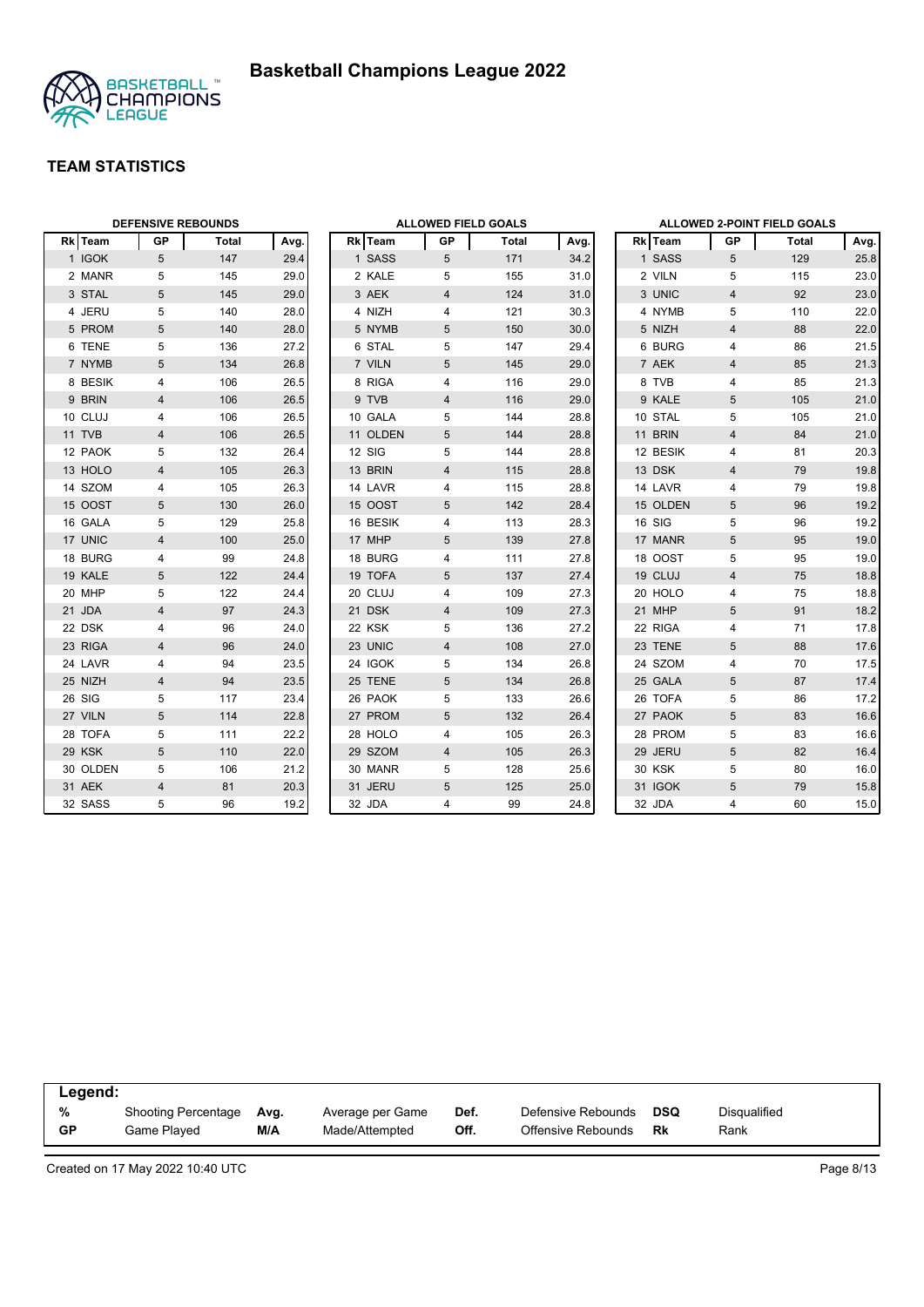

|                |                | <b>ALLOWED 3-POINT FIELD GOALS</b> |      |          |                | <b>ALLOWED FREE THROWS</b> |      |                |                         | <b>ALLOWED FIELD GOALS ATTEMPTS</b> |      |
|----------------|----------------|------------------------------------|------|----------|----------------|----------------------------|------|----------------|-------------------------|-------------------------------------|------|
| <b>Rk</b> Team | GP             | Total                              | Avg. | Rk Team  | GP             | Total                      | Avg. | <b>Rk</b> Team | GP                      | Total                               | Avg. |
| 1 GALA         | 5              | 57                                 | 11.4 | 1 HOLO   | $\overline{4}$ | 81                         | 20.3 | 1 IGOK         | 5                       | 340                                 | 68.0 |
| 2 RIGA         | 4              | 45                                 | 11.3 | 2 JERU   | 5              | 83                         | 16.6 | 2 STAL         | 5                       | 338                                 | 67.6 |
| 3 KSK          | 5              | 56                                 | 11.2 | 3 BESIK  | $\overline{4}$ | 66                         | 16.5 | 3 TENE         | 5                       | 336                                 | 67.2 |
| 4 IGOK         | 5              | 55                                 | 11.0 | 4 BURG   | 4              | 66                         | 16.5 | 4 BESIK        | 4                       | 265                                 | 66.3 |
| 5 TOFA         | 5              | 51                                 | 10.2 | 5 KSK    | 5              | 78                         | 15.6 | 5 NYMB         | 5                       | 331                                 | 66.2 |
| 6 KALE         | 5              | 50                                 | 10.0 | 6 OOST   | 5              | 78                         | 15.6 | 6 OOST         | 5                       | 328                                 | 65.6 |
| 7 PAOK         | 5              | 50                                 | 10.0 | 7 NYMB   | 5              | 77                         | 15.4 | 7 MANR         | 5                       | 327                                 | 65.4 |
| 8 PROM         | 5              | 49                                 | 9.8  | 8 AEK    | 4              | 59                         | 14.8 | 8 KALE         | 5                       | 325                                 | 65.0 |
| 9 AEK          | $\overline{4}$ | 39                                 | 9.8  | 9 TENE   | 5              | 73                         | 14.6 | 9 LAVR         | $\overline{4}$          | 260                                 | 65.0 |
| 10 JDA         | 4              | 39                                 | 9.8  | 10 BRIN  | 4              | 58                         | 14.5 | 10 TVB         | 4                       | 260                                 | 65.0 |
| 11 MHP         | 5              | 48                                 | 9.6  | 11 CLUJ  | 4              | 58                         | 14.5 | 11 GALA        | 5                       | 322                                 | 64.4 |
| 12 OLDEN       | 5              | 48                                 | 9.6  | 12 RIGA  | 4              | 58                         | 14.5 | 12 SASS        | 5                       | 321                                 | 64.2 |
| 13 SIG         | 5              | 48                                 | 9.6  | 13 KALE  | 5              | 71                         | 14.2 | 13 BURG        | $\overline{\mathbf{4}}$ | 253                                 | 63.3 |
| 14 OOST        | 5              | 47                                 | 9.4  | 14 DSK   | 4              | 55                         | 13.8 | 14 PAOK        | 5                       | 316                                 | 63.2 |
| 15 TENE        | 5              | 46                                 | 9.2  | 15 SZOM  | $\overline{4}$ | 55                         | 13.8 | 15 CLUJ        | $\overline{4}$          | 252                                 | 63.0 |
| 16 LAVR        | 4              | 36                                 | 9.0  | 16 PAOK  | 5              | 68                         | 13.6 | 16 SZOM        | $\overline{4}$          | 251                                 | 62.8 |
| 17 SZOM        | $\overline{4}$ | 35                                 | 8.8  | 17 JDA   | $\overline{4}$ | 54                         | 13.5 | 17 PROM        | 5                       | 312                                 | 62.4 |
| 18 JERU        | 5              | 43                                 | 8.6  | 18 IGOK  | 5              | 67                         | 13.4 | 18 AEK         | 4                       | 248                                 | 62.0 |
| 19 CLUJ        | 4              | 34                                 | 8.5  | 19 OLDEN | 5              | 67                         | 13.4 | 19 RIGA        | $\overline{4}$          | 248                                 | 62.0 |
| 20 SASS        | 5              | 42                                 | 8.4  | 20 MANR  | 5              | 66                         | 13.2 | 20 JERU        | 5                       | 309                                 | 61.8 |
| 21 STAL        | 5              | 42                                 | 8.4  | 21 TOFA  | 5              | 66                         | 13.2 | 21 BRIN        | $\overline{4}$          | 247                                 | 61.8 |
| 22 NIZH        | 4              | 33                                 | 8.3  | 22 NIZH  | 4              | 50                         | 12.5 | 22 NIZH        | $\overline{4}$          | 247                                 | 61.8 |
| 23 NYMB        | 5              | 40                                 | 8.0  | 23 PROM  | 5              | 61                         | 12.2 | 23 HOLO        | $\overline{4}$          | 245                                 | 61.3 |
| 24 BESIK       | 4              | 32                                 | 8.0  | 24 SIG   | 5              | 61                         | 12.2 | 24 VILN        | 5                       | 304                                 | 60.8 |
| 25 BRIN        | $\overline{4}$ | 31                                 | 7.8  | 25 STAL  | 5              | 61                         | 12.2 | 25 KSK         | 5                       | 303                                 | 60.6 |
| 26 TVB         | 4              | 31                                 | 7.8  | 26 GALA  | 5              | 55                         | 11.0 | 26 UNIC        | 4                       | 242                                 | 60.5 |
| 27 DSK         | $\overline{4}$ | 30                                 | 7.5  | 27 LAVR  | $\overline{4}$ | 43                         | 10.8 | 27 MHP         | 5                       | 297                                 | 59.4 |
| 28 HOLO        | 4              | 30                                 | 7.5  | 28 MHP   | 5              | 53                         | 10.6 | 28 OLDEN       | 5                       | 296                                 | 59.2 |
| 29 MANR        | 5              | 33                                 | 6.6  | 29 TVB   | 4              | 40                         | 10.0 | 29 SIG         | 5                       | 294                                 | 58.8 |
| 30 BURG        | 4              | 25                                 | 6.3  | 30 SASS  | 5              | 48                         | 9.6  | 30 TOFA        | 5                       | 294                                 | 58.8 |
| 31 VILN        | 5              | 30                                 | 6.0  | 31 VILN  | 5              | 45                         | 9.0  | 31 DSK         | $\overline{4}$          | 234                                 | 58.5 |
| 32 UNIC        | 4              | 16                                 | 4.0  | 32 UNIC  | 4              | 32                         | 8.0  | 32 JDA         | 4                       | 224                                 | 56.0 |

| Legend:   |                            |      |                  |      |                    |     |              |  |
|-----------|----------------------------|------|------------------|------|--------------------|-----|--------------|--|
| %         | <b>Shooting Percentage</b> | Avg. | Average per Game | Def. | Defensive Rebounds | DSQ | Disqualified |  |
| <b>GP</b> | Game Played                | M/A  | Made/Attempted   | Off. | Offensive Rebounds | Rk  | Rank         |  |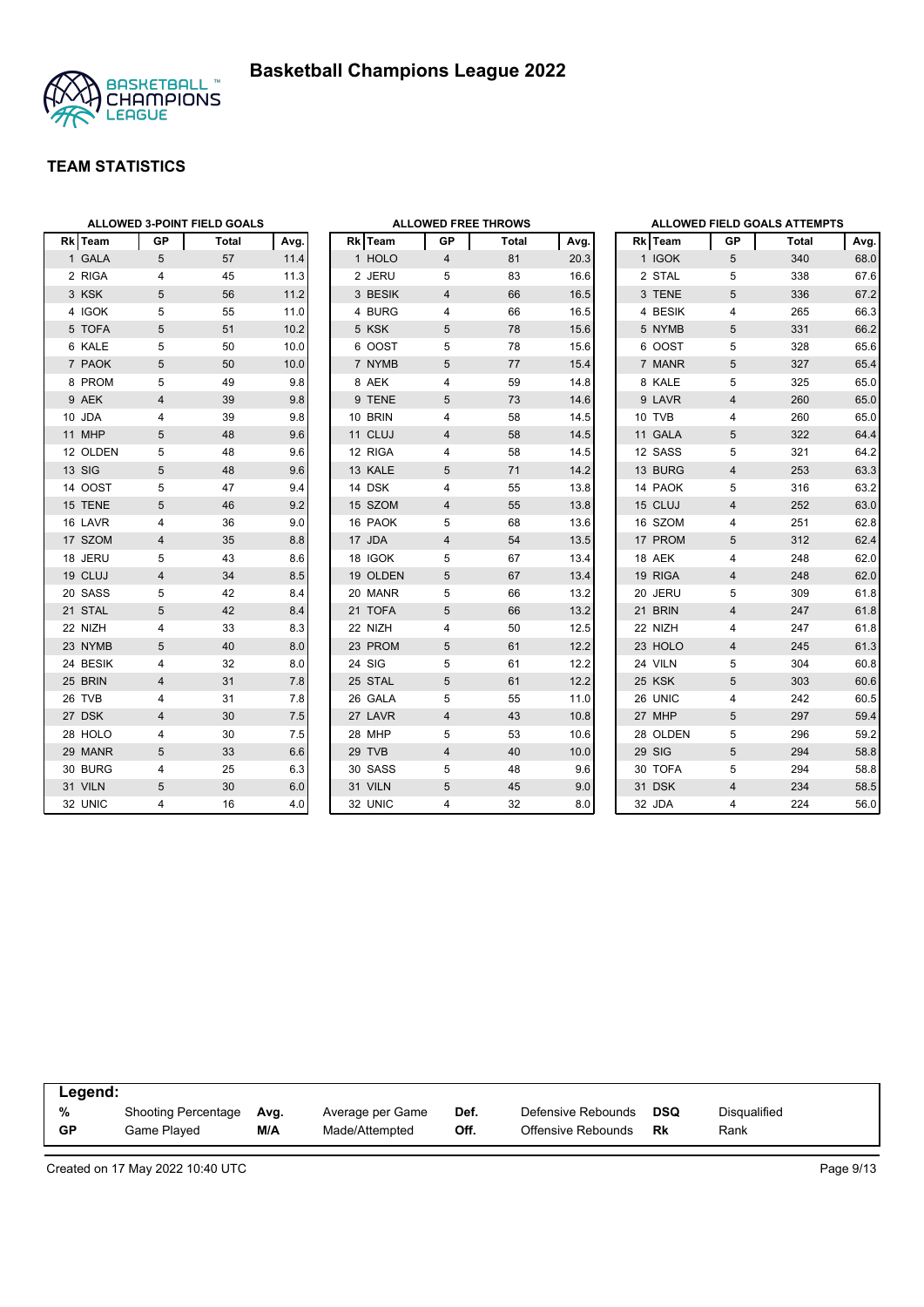



| ALLOWED 2-POINT FIELD GOALS ATTEMPTS |                |       |      | <b>ALLOWED 3-POINT FIELD GOAL ATTEMPTS</b> |                |       |      |          |                | <b>ALLOWED FREE THROWS ATTEMPTS</b> |      |
|--------------------------------------|----------------|-------|------|--------------------------------------------|----------------|-------|------|----------|----------------|-------------------------------------|------|
| Rk Team                              | GP             | Total | Avg. | Rk Team                                    | GP             | Total | Avg. | Rk Team  | GP             | Total                               | Avg. |
| 1 SASS                               | 5              | 219   | 43.8 | 1 STAL                                     | 5              | 165   | 33.0 | 1 HOLO   | $\overline{4}$ | 115                                 | 28.8 |
| 2 TVB                                | 4              | 175   | 43.8 | 2 IGOK                                     | 5              | 157   | 31.4 | 2 BURG   | $\overline{4}$ | 87                                  | 21.8 |
| 3 NYMB                               | 5              | 214   | 42.8 | 3 GALA                                     | 5              | 148   | 29.6 | 3 NYMB   | 5              | 108                                 | 21.6 |
| 4 UNIC                               | 4              | 171   | 42.8 | 4 PAOK                                     | 5              | 144   | 28.8 | 4 OOST   | 5              | 108                                 | 21.6 |
| 5 VILN                               | 5              | 211   | 42.2 | 5 SZOM                                     | $\overline{4}$ | 114   | 28.5 | 5 KSK    | 5              | 107                                 | 21.4 |
| 6 BESIK                              | 4              | 167   | 41.8 | 6 JERU                                     | 5              | 140   | 28.0 | 6 JERU   | 5              | 105                                 | 21.0 |
| 7 BURG                               | 4              | 167   | 41.8 | 7 KSK                                      | 5              | 140   | 28.0 | 7 CLUJ   | $\overline{4}$ | 82                                  | 20.5 |
| 8 TENE                               | 5              | 205   | 41.0 | 8 JDA                                      | 4              | 112   | 28.0 | 8 BESIK  | $\overline{4}$ | 80                                  | 20.0 |
| 9 KALE                               | 5              | 204   | 40.8 | 9 LAVR                                     | $\overline{4}$ | 112   | 28.0 | 9 DSK    | $\overline{4}$ | 80                                  | 20.0 |
| 10 OOST                              | 5              | 200   | 40.0 | 10 CLUJ                                    | 4              | 110   | 27.5 | 10 RIGA  | $\overline{4}$ | 78                                  | 19.5 |
| 11 MANR                              | 5              | 193   | 38.6 | 11 MANR                                    | 5              | 134   | 26.8 | 11 AEK   | $\overline{4}$ | 77                                  | 19.3 |
| 12 NIZH                              | 4              | 153   | 38.3 | <b>12 SIG</b>                              | 5              | 134   | 26.8 | 12 KALE  | 5              | 96                                  | 19.2 |
| 13 BRIN                              | 4              | 152   | 38.0 | 13 DSK                                     | $\overline{4}$ | 106   | 26.5 | 13 PROM  | 5              | 95                                  | 19.0 |
| 14 AEK                               | 4              | 148   | 37.0 | 14 TENE                                    | 5              | 131   | 26.2 | 14 BRIN  | $\overline{4}$ | 76                                  | 19.0 |
| 15 LAVR                              | 4              | 148   | 37.0 | 15 PROM                                    | 5              | 130   | 26.0 | 15 STAL  | 5              | 94                                  | 18.8 |
| 16 IGOK                              | 5              | 183   | 36.6 | 16 RIGA                                    | 4              | 104   | 26.0 | 16 MANR  | 5              | 91                                  | 18.2 |
| 17 PROM                              | 5              | 182   | 36.4 | 17 HOLO                                    | 4              | 103   | 25.8 | 17 OLDEN | 5              | 90                                  | 18.0 |
| 18 RIGA                              | 4              | 144   | 36.0 | 18 OLDEN                                   | 5              | 128   | 25.6 | 18 TOFA  | 5              | 89                                  | 17.8 |
| 19 CLUJ                              | 4              | 142   | 35.5 | 19 OOST                                    | 5              | 128   | 25.6 | 19 SZOM  | $\overline{4}$ | 71                                  | 17.8 |
| 20 HOLO                              | 4              | 142   | 35.5 | 20 MHP                                     | 5              | 125   | 25.0 | 20 TENE  | 5              | 88                                  | 17.6 |
| 21 GALA                              | 5              | 174   | 34.8 | 21 AEK                                     | $\overline{4}$ | 100   | 25.0 | 21 PAOK  | 5              | 87                                  | 17.4 |
| 22 STAL                              | 5              | 173   | 34.6 | 22 TOFA                                    | 5              | 123   | 24.6 | 22 GALA  | 5              | 86                                  | 17.2 |
| 23 MHP                               | 5              | 172   | 34.4 | 23 BESIK                                   | 4              | 98    | 24.5 | 23 NIZH  | $\overline{4}$ | 68                                  | 17.0 |
| 24 PAOK                              | 5              | 172   | 34.4 | 24 KALE                                    | 5              | 121   | 24.2 | 24 JDA   | 4              | 65                                  | 16.3 |
| 25 SZOM                              | $\overline{4}$ | 137   | 34.3 | 25 BRIN                                    | $\overline{4}$ | 95    | 23.8 | 25 SIG   | 5              | 79                                  | 15.8 |
| 26 TOFA                              | 5              | 171   | 34.2 | 26 NIZH                                    | 4              | 94    | 23.5 | 26 TVB   | $\overline{4}$ | 62                                  | 15.5 |
| 27 JERU                              | 5              | 169   | 33.8 | 27 NYMB                                    | 5              | 117   | 23.4 | 27 IGOK  | 5              | 76                                  | 15.2 |
| 28 OLDEN                             | 5              | 168   | 33.6 | 28 BURG                                    | 4              | 86    | 21.5 | 28 MHP   | 5              | 75                                  | 15.0 |
| 29 KSK                               | 5              | 163   | 32.6 | 29 TVB                                     | $\overline{4}$ | 85    | 21.3 | 29 LAVR  | $\overline{4}$ | 57                                  | 14.3 |
| 30 SIG                               | 5              | 160   | 32.0 | 30 SASS                                    | 5              | 102   | 20.4 | 30 SASS  | 5              | 66                                  | 13.2 |
| 31 DSK                               | 4              | 128   | 32.0 | 31 VILN                                    | 5              | 93    | 18.6 | 31 VILN  | 5              | 64                                  | 12.8 |
| 32 JDA                               | 4              | 112   | 28.0 | 32 UNIC                                    | 4              | 71    | 17.8 | 32 UNIC  | 4              | 48                                  | 12.0 |

| Legend:   |                     |      |                  |      |                    |     |              |
|-----------|---------------------|------|------------------|------|--------------------|-----|--------------|
| %         | Shooting Percentage | Avg. | Average per Game | Def. | Defensive Rebounds | DSQ | Disgualified |
| <b>GP</b> | Game Played         | M/A  | Made/Attempted   | Off. | Offensive Rebounds | Rk  | Rank         |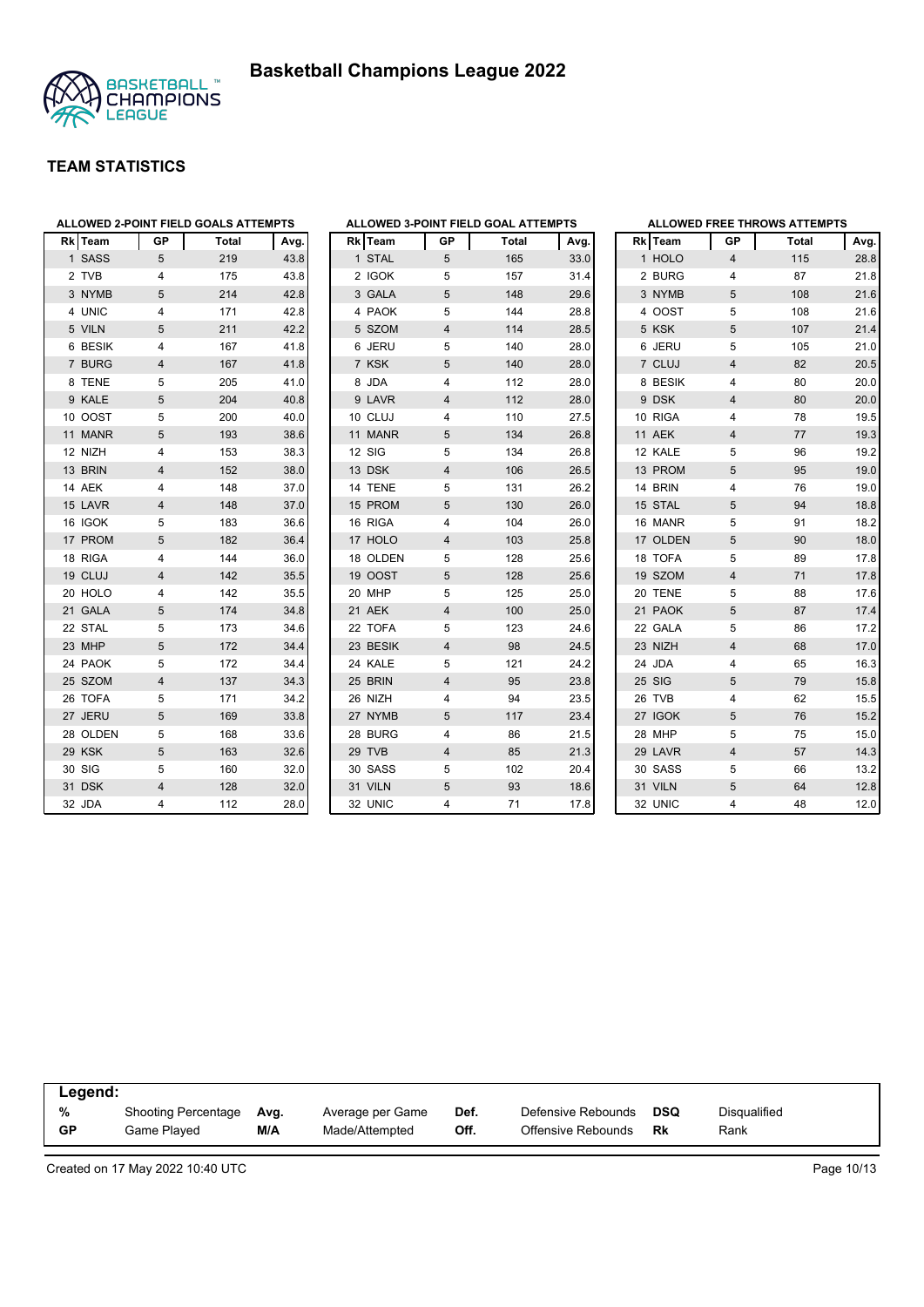



|          |                | <b>OPPONENT TOTAL FIELD GOALS %</b> |      |          |                | <b>OPPONENT 2-POINT FIELD GOALS %</b> |      |          |                | <b>OPPONENT 3-POINT FIELD GOALS %</b> |      |
|----------|----------------|-------------------------------------|------|----------|----------------|---------------------------------------|------|----------|----------------|---------------------------------------|------|
| Rk Team  | GP             | M/A                                 | %    | Rk Team  | GP             | M/A                                   | $\%$ | Rk Team  | GP             | M/A                                   | $\%$ |
| 1 MANR   | 5              | 128/327                             | 39.1 | 1 TENE   | 5              | 88/205                                | 42.9 | 1 UNIC   | $\overline{4}$ | 16/71                                 | 22.5 |
| 2 IGOK   | 5              | 134/340                             | 39.4 | 2 IGOK   | 5              | 79/183                                | 43.2 | 2 MANR   | 5              | 33/134                                | 24.6 |
| 3 TENE   | 5              | 134/336                             | 39.9 | 3 PROM   | 5              | 83/182                                | 45.6 | 3 STAL   | 5              | 42/165                                | 25.5 |
| 4 JERU   | 5              | 125/309                             | 40.5 | 4 OOST   | 5              | 95/200                                | 47.5 | 4 DSK    | 4              | 30/106                                | 28.3 |
| 5 SZOM   | 4              | 105/251                             | 41.8 | 5 PAOK   | 5              | 83/172                                | 48.3 | 5 BURG   | 4              | 25/86                                 | 29.1 |
| 6 PAOK   | 5              | 133/316                             | 42.1 | 6 BESIK  | 4              | 81/167                                | 48.5 | 6 HOLO   | 4              | 30/103                                | 29.1 |
| 7 PROM   | 5              | 132/312                             | 42.3 | 7 JERU   | 5              | 82/169                                | 48.5 | 7 SZOM   | 4              | 35/114                                | 30.7 |
| 8 BESIK  | 4              | 113/265                             | 42.6 | 8 TVB    | 4              | 85/175                                | 48.6 | 8 JERU   | 5              | 43/140                                | 30.7 |
| 9 HOLO   | 4              | 105/245                             | 42.9 | 9 KSK    | 5              | 80/163                                | 49.1 | 9 CLUJ   | $\overline{4}$ | 34/110                                | 30.9 |
| 10 CLUJ  | 4              | 109/252                             | 43.3 | 10 MANR  | 5              | 95/193                                | 49.2 | 10 LAVR  | 4              | 36/112                                | 32.1 |
| 11 OOST  | 5              | 142/328                             | 43.3 | 11 RIGA  | $\overline{4}$ | 71/144                                | 49.3 | 11 VILN  | 5              | 30/93                                 | 32.3 |
| 12 STAL  | 5              | 147/338                             | 43.5 | 12 GALA  | 5              | 87/174                                | 50.0 | 12 BRIN  | 4              | 31/95                                 | 32.6 |
| 13 BURG  | 4              | 111/253                             | 43.9 | 13 TOFA  | 5              | 86/171                                | 50.3 | 13 BESIK | $\overline{4}$ | 32/98                                 | 32.7 |
| 14 JDA   | 4              | 99/224                              | 44.2 | 14 SZOM  | 4              | 70/137                                | 51.1 | 14 NYMB  | 5              | 40/117                                | 34.2 |
| 15 LAVR  | $\overline{4}$ | 115/260                             | 44.2 | 15 NYMB  | 5              | 110/214                               | 51.4 | 15 PAOK  | 5              | 50/144                                | 34.7 |
| 16 TVB   | 4              | 116/260                             | 44.6 | 16 KALE  | 5              | 105/204                               | 51.5 | 16 JDA   | 4              | 39/112                                | 34.8 |
| 17 UNIC  | 4              | 108/242                             | 44.6 | 17 BURG  | 4              | 86/167                                | 51.5 | 17 IGOK  | 5              | 55/157                                | 35.0 |
| 18 GALA  | 5              | 144/322                             | 44.7 | 18 CLUJ  | 4              | 75/142                                | 52.8 | 18 NIZH  | 4              | 33/94                                 | 35.1 |
| 19 KSK   | 5              | 136/303                             | 44.9 | 19 HOLO  | 4              | 75/142                                | 52.8 | 19 TENE  | 5              | 46/131                                | 35.1 |
| 20 NYMB  | 5              | 150/331                             | 45.3 | 20 MHP   | 5              | 91/172                                | 52.9 | 20 SIG   | 5              | 48/134                                | 35.8 |
| 21 BRIN  | 4              | 115/247                             | 46.6 | 21 LAVR  | 4              | 79/148                                | 53.4 | 21 TVB   | $\overline{4}$ | 31/85                                 | 36.5 |
| 22 DSK   | 4              | 109/234                             | 46.6 | 22 JDA   | 4              | 60/112                                | 53.6 | 22 OOST  | 5              | 47/128                                | 36.7 |
| 23 TOFA  | 5              | 137/294                             | 46.6 | 23 UNIC  | 4              | 92/171                                | 53.8 | 23 OLDEN | 5              | 48/128                                | 37.5 |
| 24 RIGA  | 4              | 116/248                             | 46.8 | 24 VILN  | 5              | 115/211                               | 54.5 | 24 PROM  | 5              | 49/130                                | 37.7 |
| 25 MHP   | 5              | 139/297                             | 46.8 | 25 BRIN  | 4              | 84/152                                | 55.3 | 25 MHP   | 5              | 48/125                                | 38.4 |
| 26 KALE  | 5              | 155/325                             | 47.7 | 26 OLDEN | 5              | 96/168                                | 57.1 | 26 GALA  | 5              | 57/148                                | 38.5 |
| 27 VILN  | $\sqrt{5}$     | 145/304                             | 47.7 | 27 AEK   | 4              | 85/148                                | 57.4 | 27 AEK   | $\overline{4}$ | 39/100                                | 39.0 |
| 28 OLDEN | 5              | 144/296                             | 48.6 | 28 NIZH  | 4              | 88/153                                | 57.5 | 28 KSK   | 5              | 56/140                                | 40.0 |
| 29 SIG   | 5              | 144/294                             | 49.0 | 29 SASS  | 5              | 129/219                               | 58.9 | 29 SASS  | 5              | 42/102                                | 41.2 |
| 30 NIZH  | 4              | 121/247                             | 49.0 | 30 SIG   | 5              | 96/160                                | 60.0 | 30 KALE  | 5              | 50/121                                | 41.3 |
| 31 AEK   | $\overline{4}$ | 124/248                             | 50.0 | 31 STAL  | 5              | 105/173                               | 60.7 | 31 TOFA  | 5              | 51/123                                | 41.5 |
| 32 SASS  | 5              | 171/321                             | 53.3 | 32 DSK   | 4              | 79/128                                | 61.7 | 32 RIGA  | $\overline{4}$ | 45/104                                | 43.3 |

| Legend: |                     |      |                  |      |                    |            |              |
|---------|---------------------|------|------------------|------|--------------------|------------|--------------|
| %       | Shooting Percentage | Avg. | Average per Game | Def. | Defensive Rebounds | <b>DSQ</b> | Disgualified |
| GP      | Game Plaved         | M/A  | Made/Attempted   | Off. | Offensive Rebounds | Rk         | Rank         |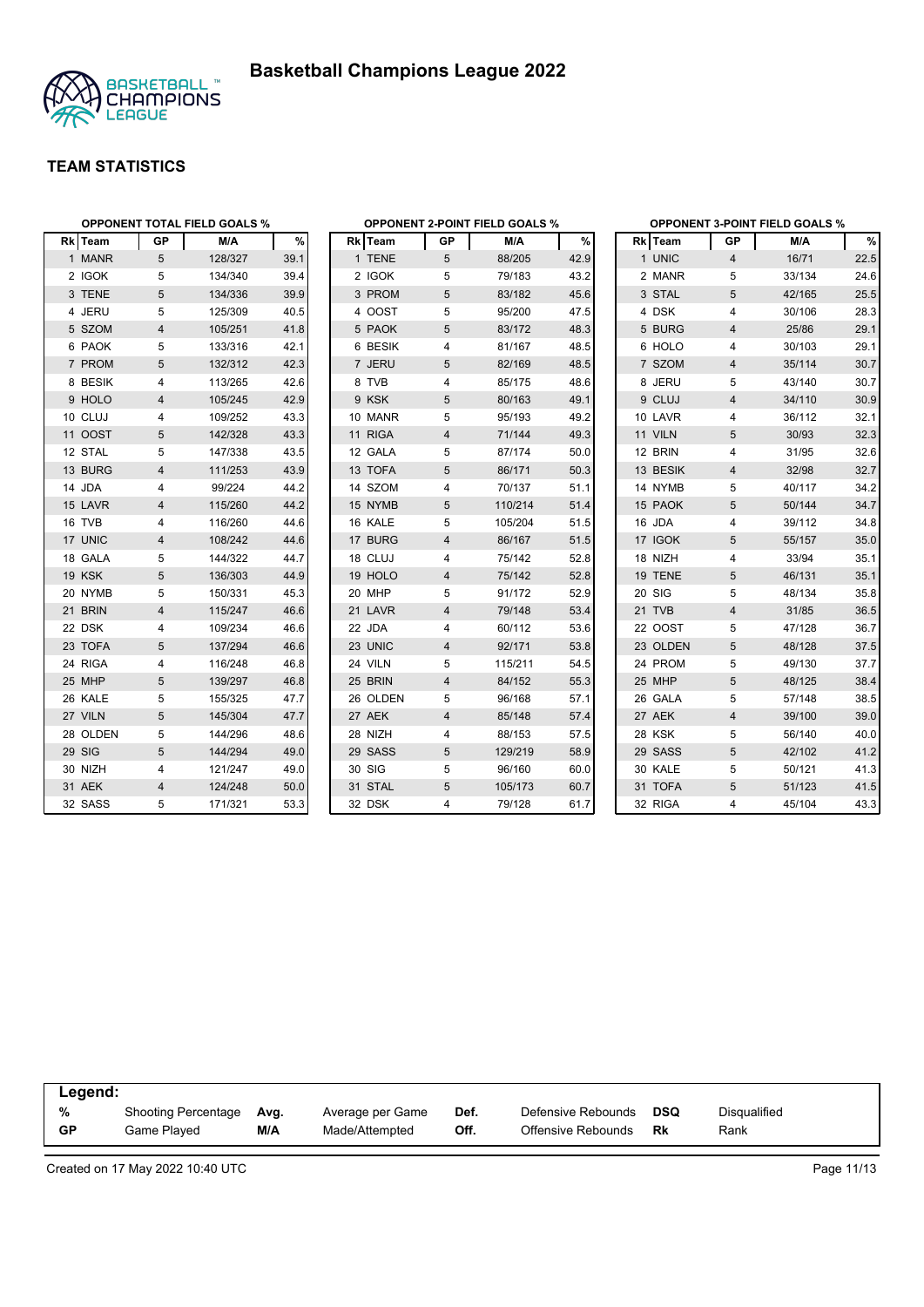



|          |                 | <b>OPPONENT FREE THROWS %</b> |      |          | <b>BENCH POINTS</b> |              |      |          | <b>FAST BREAK POINTS</b> |       |      |
|----------|-----------------|-------------------------------|------|----------|---------------------|--------------|------|----------|--------------------------|-------|------|
| Rk Team  | <b>GP</b>       | M/A                           | $\%$ | Rk Team  | GP                  | <b>Total</b> | Avg. | Rk Team  | <b>GP</b>                | Total | Avg. |
| 1 IGOK   | $5\overline{)}$ | 67/76                         | 88.2 | 1 MANR   | 5                   | 202          | 40.4 | 1 GALA   | 5                        | 90    | 18.0 |
| 2 JDA    | 4               | 54/65                         | 83.1 | 2 JERU   | 5                   | 177          | 35.4 | 2 PROM   | 5                        | 81    | 16.2 |
| 3 TENE   | 5               | 73/88                         | 83.0 | 3 BURG   | 4                   | 136          | 34.0 | 3 BRIN   | $\overline{4}$           | 57    | 14.3 |
| 4 BESIK  | 4               | 66/80                         | 82.5 | 4 RIGA   | 4                   | 135          | 33.8 | 4 NYMB   | 5                        | 71    | 14.2 |
| 5 JERU   | 5               | 83/105                        | 79.0 | 5 UNIC   | 4                   | 135          | 33.8 | 5 STAL   | 5                        | 70    | 14.0 |
| 6 PAOK   | 5               | 68/87                         | 78.2 | 6 TENE   | 5                   | 165          | 33.0 | 6 TVB    | 4                        | 56    | 14.0 |
| 7 SZOM   | 4               | 55/71                         | 77.5 | 7 KSK    | 5                   | 162          | 32.4 | 7 PAOK   | 5                        | 67    | 13.4 |
| 8 SIG    | 5               | 61/79                         | 77.2 | 8 SZOM   | 4                   | 120          | 30.0 | 8 BURG   | 4                        | 53    | 13.3 |
| 9 AEK    | 4               | 59/77                         | 76.6 | 9 KALE   | 5                   | 149          | 29.8 | 9 SASS   | 5                        | 62    | 12.4 |
| 10 BRIN  | 4               | 58/76                         | 76.3 | 10 DSK   | 4                   | 118          | 29.5 | 10 OLDEN | 5                        | 61    | 12.2 |
| 11 BURG  | 4               | 66/87                         | 75.9 | 11 MHP   | 5                   | 146          | 29.2 | 11 BESIK | $\overline{4}$           | 48    | 12.0 |
| 12 LAVR  | 4               | 43/57                         | 75.4 | 12 OOST  | 5                   | 145          | 29.0 | 12 SZOM  | 4                        | 47    | 11.8 |
| 13 OLDEN | 5               | 67/90                         | 74.4 | 13 NIZH  | 4                   | 114          | 28.5 | 13 TOFA  | 5                        | 56    | 11.2 |
| 14 RIGA  | 4               | 58/78                         | 74.4 | 14 HOLO  | 4                   | 112          | 28.0 | 14 VILN  | 5                        | 56    | 11.2 |
| 15 TOFA  | 5               | 66/89                         | 74.2 | 15 PAOK  | 5                   | 136          | 27.2 | 15 LAVR  | $\overline{4}$           | 43    | 10.8 |
| 16 KALE  | 5               | 71/96                         | 74.0 | 16 AEK   | 4                   | 105          | 26.3 | 16 RIGA  | 4                        | 43    | 10.8 |
| 17 NIZH  | $\overline{4}$  | 50/68                         | 73.5 | 17 SIG   | 5                   | 130          | 26.0 | 17 MANR  | 5                        | 53    | 10.6 |
| 18 KSK   | 5               | 78/107                        | 72.9 | 18 BRIN  | 4                   | 102          | 25.5 | 18 UNIC  | 4                        | 42    | 10.5 |
| 19 SASS  | 5               | 48/66                         | 72.7 | 19 OLDEN | 5                   | 126          | 25.2 | 19 DSK   | $\overline{4}$           | 40    | 10.0 |
| 20 MANR  | 5               | 66/91                         | 72.5 | 20 PROM  | 5                   | 121          | 24.2 | 20 IGOK  | 5                        | 48    | 9.6  |
| 21 OOST  | 5               | 78/108                        | 72.2 | 21 IGOK  | 5                   | 120          | 24.0 | 21 MHP   | 5                        | 47    | 9.4  |
| 22 NYMB  | 5               | 77/108                        | 71.3 | 22 VILN  | 5                   | 120          | 24.0 | 22 OOST  | 5                        | 45    | 9.0  |
| 23 CLUJ  | 4               | 58/82                         | 70.7 | 23 JDA   | $\overline{4}$      | 89           | 22.3 | 23 SIG   | 5                        | 45    | 9.0  |
| 24 MHP   | 5               | 53/75                         | 70.7 | 24 TVB   | 4                   | 89           | 22.3 | 24 AEK   | $\overline{4}$           | 33    | 8.3  |
| 25 HOLO  | 4               | 81/115                        | 70.4 | 25 SASS  | 5                   | 110          | 22.0 | 25 CLUJ  | $\overline{4}$           | 32    | 8.0  |
| 26 VILN  | 5               | 45/64                         | 70.3 | 26 TOFA  | 5                   | 106          | 21.2 | 26 JERU  | 5                        | 35    | 7.0  |
| 27 DSK   | $\overline{4}$  | 55/80                         | 68.8 | 27 NYMB  | 5                   | 105          | 21.0 | 27 TENE  | 5                        | 34    | 6.8  |
| 28 UNIC  | 4               | 32/48                         | 66.7 | 28 LAVR  | 4                   | 78           | 19.5 | 28 JDA   | 4                        | 27    | 6.8  |
| 29 STAL  | 5               | 61/94                         | 64.9 | 29 CLUJ  | 4                   | 74           | 18.5 | 29 KSK   | 5                        | 33    | 6.6  |
| 30 TVB   | 4               | 40/62                         | 64.5 | 30 GALA  | 5                   | 90           | 18.0 | 30 HOLO  | 4                        | 22    | 5.5  |
| 31 PROM  | 5               | 61/95                         | 64.2 | 31 STAL  | 5                   | 90           | 18.0 | 31 NIZH  | $\overline{4}$           | 15    | 3.8  |
| 32 GALA  | 5               | 55/86                         | 64.0 | 32 BESIK | 4                   | 59           | 14.8 | 32 KALE  | 5                        | 16    | 3.2  |

| Legend:   |                     |      |                  |      |                    |            |              |  |
|-----------|---------------------|------|------------------|------|--------------------|------------|--------------|--|
| %         | Shooting Percentage | Avg. | Average per Game | Def. | Defensive Rebounds | <b>DSQ</b> | Disqualified |  |
| <b>GP</b> | Game Played         | M/A  | Made/Attempted   | Off. | Offensive Rebounds | Rk         | Rank         |  |